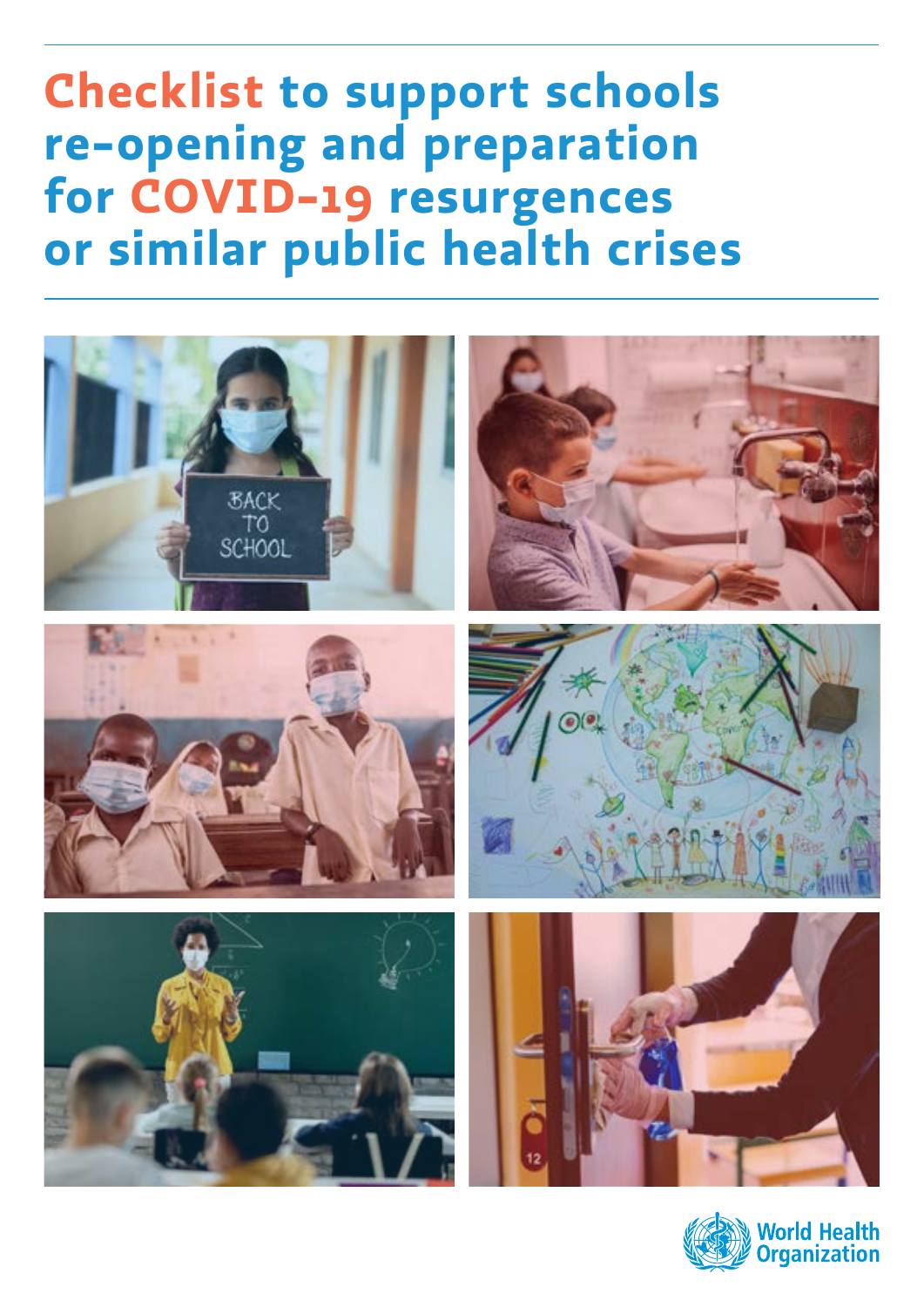Checklist to support schools re-opening and preparation for COVID-19 resurgences or similar public health crises

ISBN 978-92-4-001746-7 (electronic version) ISBN 978-92-4-001747-4 (print version)

#### **© World Health Organization 2020**

Some rights reserved. This work is available under the Creative Commons Attribution-NonCommercial-ShareAlike 3.0 IGO licence (CC BY-NC-SA 3.0 IGO; [https://creativecommons.org/licenses/by-nc-sa/3.0/igo\)](https://creativecommons.org/licenses/by-nc-sa/3.0/igo).

Under the terms of this licence, you may copy, redistribute and adapt the work for non-commercial purposes, provided the work is appropriately cited, as indicated below. In any use of this work, there should be no suggestion that WHO endorses any specific organization, products or services. The use of the WHO logo is not permitted. If you adapt the work, then you must license your work under the same or equivalent Creative Commons licence. If you create a translation of this work, you should add the following disclaimer along with the suggested citation: "This translation was not created by the World Health Organization (WHO). WHO is not responsible for the content or accuracy of this translation. The original English edition shall be the binding and authentic edition".

Any mediation relating to disputes arising under the licence shall be conducted in accordance with the mediation rules of the World Intellectual Property Organization [\(http://www.wipo.int/amc/en/mediation/rules](http://www.wipo.int/amc/en/mediation/rules))

**Suggested citation**. Checklist to support schools re-opening and preparation for COVID-19 resurgences or similar public health crises. Geneva: World Health Organization; 2020. Licence: [CC BY-NC-SA 3.0 IGO](https://creativecommons.org/licenses/by-nc-sa/3.0/igo/).

**Cataloguing-in-Publication (CIP) data.** CIP data are available at [http://apps.who.int/iris.](http://apps.who.int/iris/)

**Sales, rights and licensing.** To purchase WHO publications, see [http://apps.who.int/bookorders.](http://apps.who.int/bookorders) To submit requests for commercial use and queries on rights and licensing, see<http://www.who.int/about/licensing>.

**Third-party materials.** If you wish to reuse material from this work that is attributed to a third party, such as tables, figures or images, it is your responsibility to determine whether permission is needed for that reuse and to obtain permission from the copyright holder. The risk of claims resulting from infringement of any third-party-owned component in the work rests solely with the user.

**General disclaimers.** The designations employed and the presentation of the material in this publication do not imply the expression of any opinion whatsoever on the part of WHO concerning the legal status of any country, territory, city or area or of its authorities, or concerning the delimitation of its frontiers or boundaries. Dotted and dashed lines on maps represent approximate border lines for which there may not yet be full agreement.

The mention of specific companies or of certain manufacturers' products does not imply that they are endorsed or recommended by WHO in preference to others of a similar nature that are not mentioned. Errors and omissions excepted, the names of proprietary products are distinguished by initial capital letters.

All reasonable precautions have been taken by WHO to verify the information contained in this publication. However, the published material is being distributed without warranty of any kind, either expressed or implied. The responsibility for the interpretation and use of the material lies with the reader. In no event shall WHO be liable for damages arising from its use.

Photo credits: Cover = top left - iStock.com/lakshmiprasad S; top right - iStock.com/South\_agency; middle left - iStock.com/ Drazen Zigic; middle right - iStock.com/Izusek; bottom left - iStock.com/Dusan Stankovic; bottom right - iStock.com/zeljkosantrac.

Design and layout by Genève Design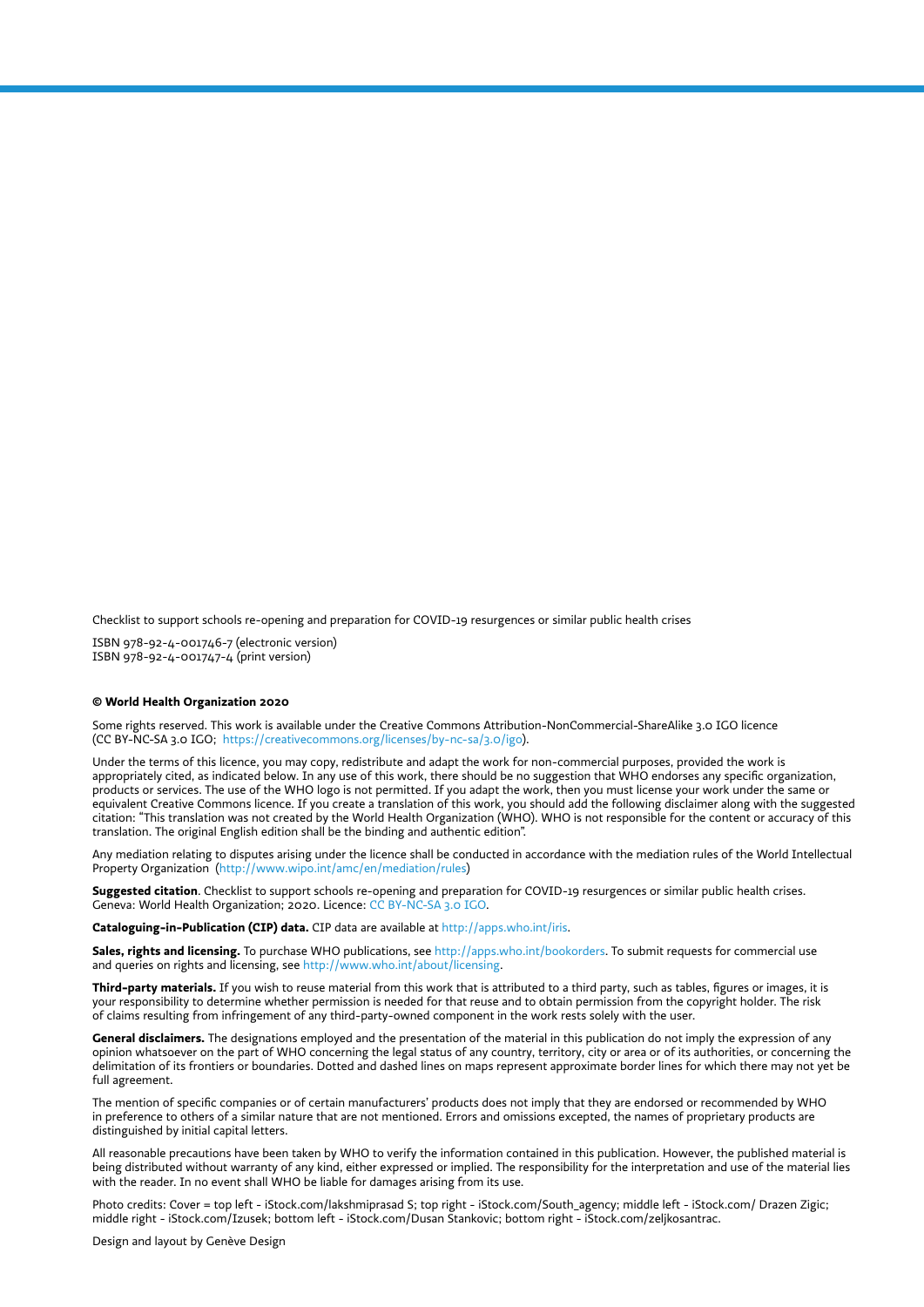

# Contents

| <b>Acknowledgements</b>                                                                                    |          |
|------------------------------------------------------------------------------------------------------------|----------|
| <b>Abbreviations</b>                                                                                       |          |
| 1. Introduction                                                                                            | 4        |
|                                                                                                            | 4        |
| 1.2 Purpose, scope and target users and the series of the series of the series of                          | 5        |
| 1.3 Methodology for developing the checklist                                                               | 5        |
| 1.4 Considerations for reopening schools and a contact and a contact the contact of the Considerations for | 6        |
| 2. Multi-level coordination                                                                                |          |
|                                                                                                            | 7        |
| 3. Essential actions                                                                                       | 8        |
|                                                                                                            | $\Theta$ |
| 3.2 At sub-national level (nine actions)                                                                   | 10       |
|                                                                                                            | 11       |
| <b>Annex: Guidance and resources</b>                                                                       |          |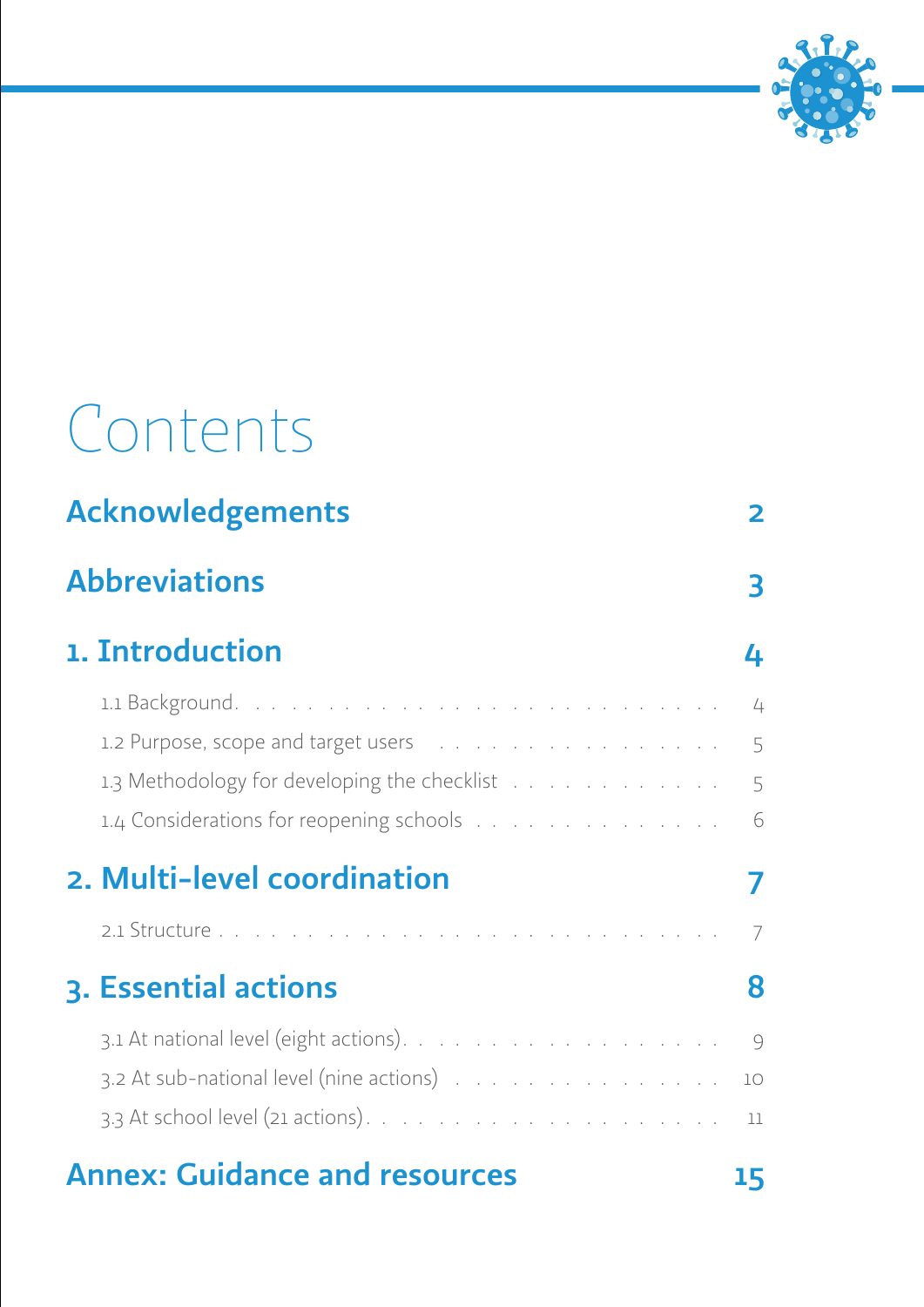# <span id="page-3-0"></span>**Acknowledgements**

The development of the *Checklist to support schools re-opening and preparation for COVID-19 resurgences or similar public health crises* is a collaborative effort led by the World Health Organization (WHO) Department of Health Promotion under the leadership of Rüdiger Krech and with technical guidance from Faten Ben Abdelaziz, Yasmine Anwar, Mervat Nessiem and Marc Ho of the WHO Department of Health Security Preparedness, in collaboration with Christopher Castle, Yong Feng Liu and Emilie Sidaner of the United Nations Educational, Scientific and Cultural Organization (UNESCO) and Michele Doura of the World Food Programme (WFP). Special thanks are also due to Linda Jones, Jerome Pfaffmann and Deepika Sharma of the United Nations Children's Fund (UNICEF).

The guidance in this document will be updated on the basis of lessons learned and as emerging evidence becomes available.

Special thanks go to the members of the Health-promoting schools expert working group for their thoughtful reviews and valuable inputs in developing this guidance, including:

Habib Benzian (New York University, USA) Goof Buijs (UNESCO Chair, Global Health & Education) Lloyd Kolbe (Indiana University, USA) Doug McCall (International School Health Network) Madeleine Kennedy-Macfoy (Education International) Bella Elisabeth Monse (Deutsche Gesellschaft für Internationale Zusammenarbeit, Philippines) Dennis Sinyolo, (Education International) Mohini Venkatesh (Save the Children) Antonia Wulff (Education International).

Additional inputs were received from: Valentina Baltag and David Ross (WHO Department of Maternal, Newborn, Child and Adolescent Health and Ageing); Abdi Abdul Rahman and Olivier Le Polain (WHO Department for Health Emergency, Information and Risk Assessment); Rosamund Lewis (WHO Department for Emerging Diseases and Zoonoses); Peter Phori (WHO Regional Office for Africa); Gerry Eijkemans (WHO Regional Office for the Americas/Pan American Health Organization); Samar Elfeky (WHO Regional Office for the Eastern Mediterranean); Suvajee Good (WHO Regional Office for South East Asia); Riitta Hamalainen (WHO Regional Office for Western Pacific); Irene Amongin (UNICEF); Arushi Singh, Tigran Yepoyan, Joanna Herat (UNESCO); Nicola Gray (UNESCO Chair for Global Health & Education); Leonora MacEwen, Suzanne Grant-Lewis and Thalia Seguin from (UNESCO International Institute for Educational Planning); Ulla Pedersen (Schools for Health in Europe); and Martin Weber (Program Manager Child and Adolescent Health and Development European Union/Child and Adolescent Health). Additional inputs were received from UNICEF staff.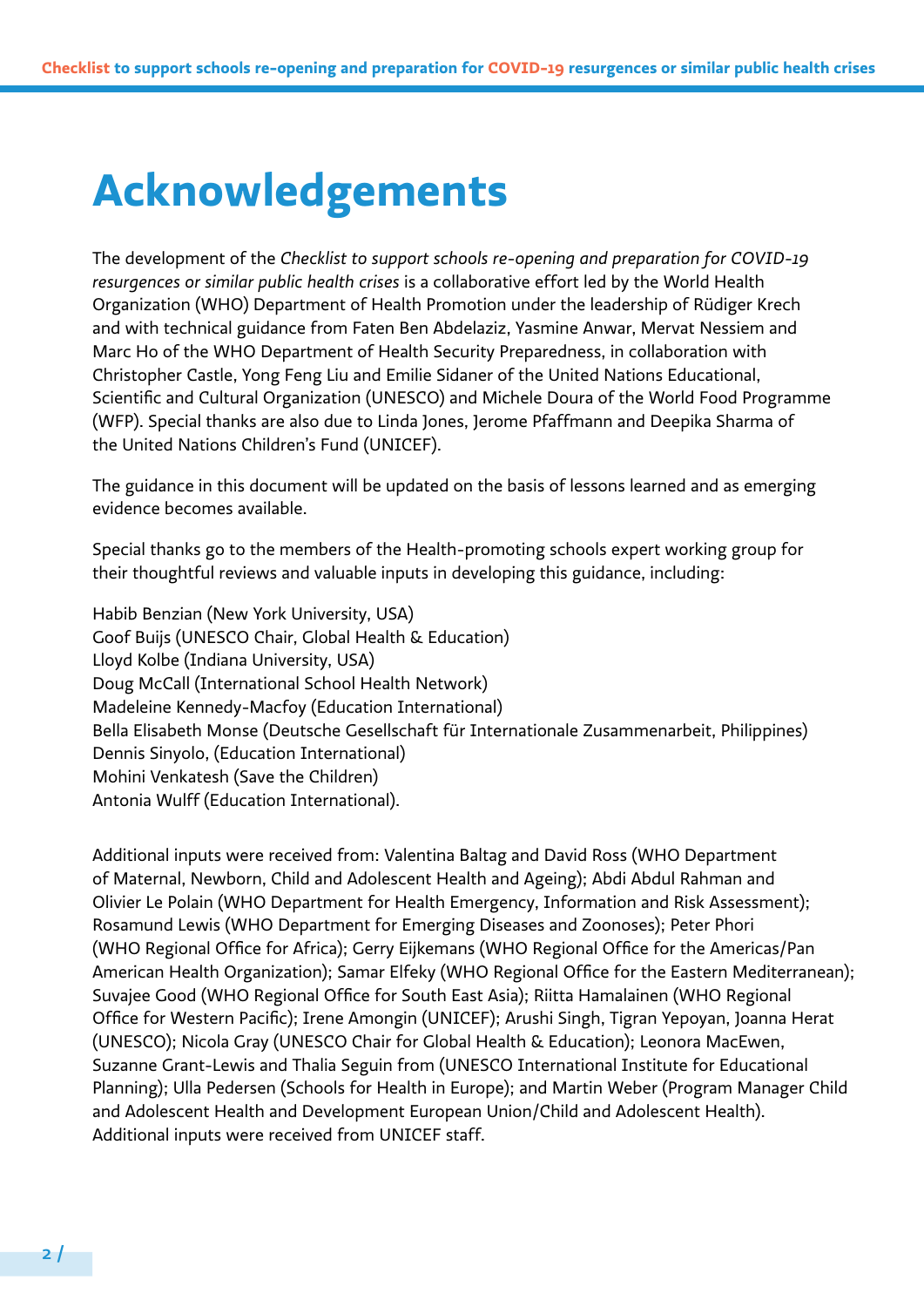

# <span id="page-4-0"></span>**Abbreviations**

| COVID-19      | Coronavirus disease                                                     |
|---------------|-------------------------------------------------------------------------|
| <b>IFRC</b>   | <b>International Federation of Red Cross and Red Crescent Societies</b> |
| <b>MoE</b>    | <b>Ministry of Education</b>                                            |
| <b>MoH</b>    | Ministry of Health                                                      |
| <b>MHM</b>    | Menstrual hygiene management                                            |
| <b>MHPSS</b>  | Mental health and psychosocial support                                  |
| <b>PHSM</b>   | Public health and social measure                                        |
| <b>PPE</b>    | Personal protective equipment                                           |
| <b>SDG</b>    | Sustainable Development Goal                                            |
| <b>SOP</b>    | Standard operating procedure                                            |
| <b>SST</b>    | School support team                                                     |
| <b>UNESCO</b> | United Nations Educational, Scientific and Cultural Organization        |
| <b>UNICEF</b> | <b>United Nations Children's Fund</b>                                   |
| <b>UNO</b>    | <b>United Nations Organization</b>                                      |
| <b>WASH</b>   | water, sanitation and hygiene                                           |
| <b>WHO</b>    | <b>World Health Organization</b>                                        |
| <b>WFP</b>    | <b>World Food Programme</b>                                             |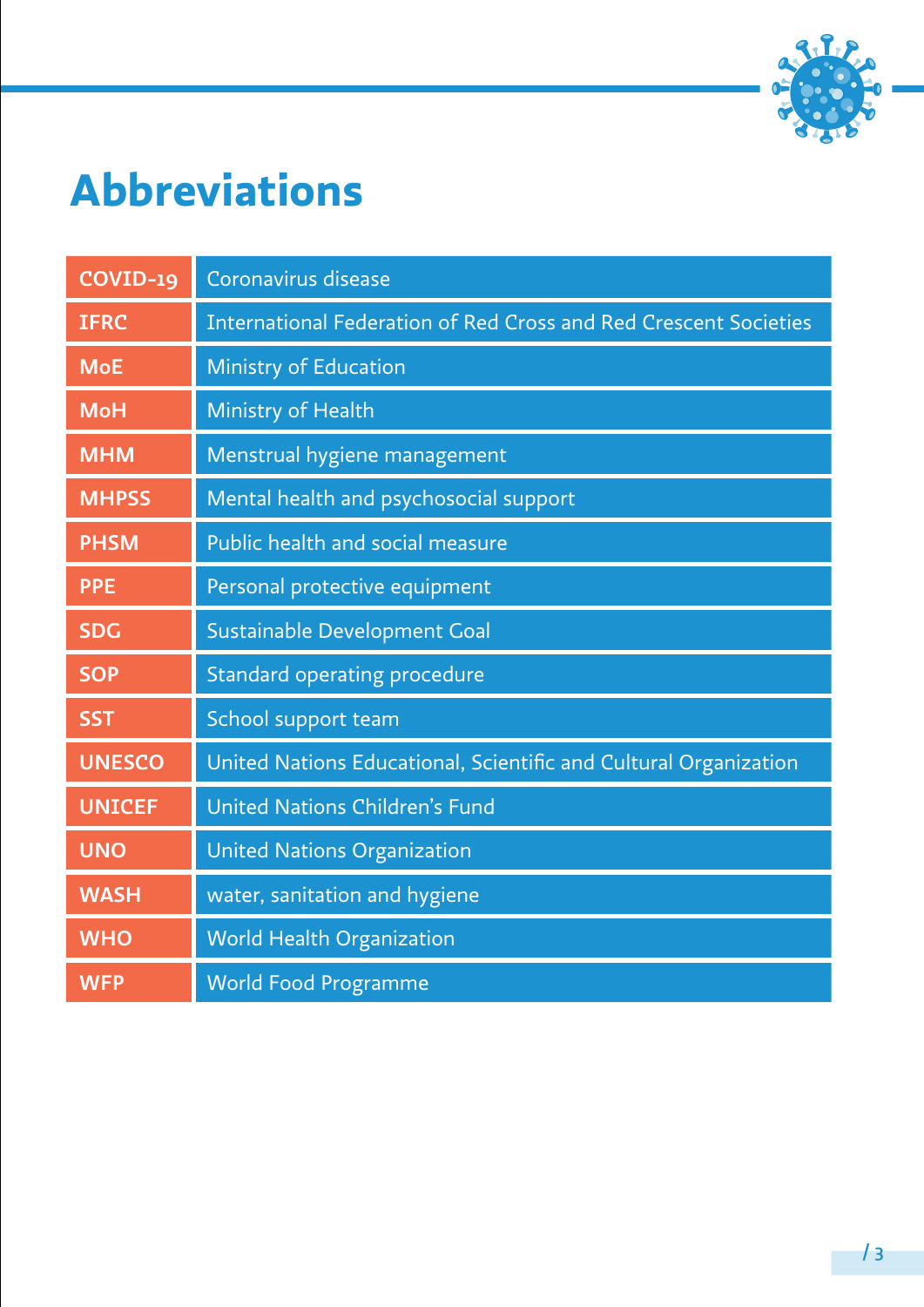# **1. Introduction**

### **1.1 Background**

During the coronavirus disease (COVID-19) pandemic, prolonged school closures may result in a reversal of educational gains, limiting children's educational and vocational opportunities as well as their social and emotional interactions and development. The longer a student stays out of school, the higher the risk of dropping out.<sup>1</sup> Additionally, students who are out of school – and particularly girls – are at increased risk of vulnerabilities (e.g. subject to greater rates of violence and exploitation, child marriage and teenage pregnancy).<sup>1,2,3</sup> Furthermore, prolonged school closures interrupt and disrupt the provision of, and access to, essential school-based services such as school feeding and nutrition programmes, immunization, and mental health and psychosocial support (MHPSS).<sup>1,2</sup> As the COVID-19 crisis becomes more protracted, there is a growing need to ensure that concerned stakeholders have appropriate mechanisms and capabilities to cope with their evolving local situations  $(Box 1)$ .

#### **Box 1.**

The decision to introduce, adapt or lift public health and social measures (PHSM), or to scale up health system capacity, should be based on an analysis of the level of COVID-19 transmission, the health system response capacity and other contextual factors. Based on the joint assessment of these factors, a situational level should be assigned to a geographical area to inform whether and how to adjust PHSM. See *[WHO interim](https://apps.who.int/iris/handle/10665/334294)  [guidance in Considerations](https://apps.who.int/iris/handle/10665/334294)  [for implementing and adjusting](https://apps.who.int/iris/handle/10665/334294)  [public health and social measures](https://apps.who.int/iris/handle/10665/334294)  [in the context of COVID-19](https://apps.who.int/iris/handle/10665/334294)* (4 November 2020).

On the basis of available data from individual countries and recent studies, children under the 18 years of age account for some 8.5% of reported cases. Also, fewer deaths have been reported in this age group compared to other age groups. Furthermore, infections in children have generally caused mild disease, while severe disease due to COVID-19 is rare among the under-18s. However, a few cases of critical illness have been reported and pre-existing medical conditions have been suggested as risk factors for severe disease and admission to intensive care units (ICUs) in children.<sup>4</sup>

The present checklist should be considered as part of overall efforts of the Inter-Agency Standing Committee's *Interim guidance for COVID-19 prevention and control in schools*<sup>5</sup> and the *Framework for reopening schools*. 6

<sup>&</sup>lt;sup>1</sup> Adverse consequences of school closures. Paris: UNESCO; 2020

<sup>(</sup>[https://en.unesco.org/covid19/educationresponse/consequences, accessed 7 December 2020\)](https://en.unesco.org/covid19/educationresponse/consequences).

<sup>2</sup> Framework for reopening schools. UNESCO; UNICEF; World Bank; WFP; April 2020

<sup>(</sup>[https://www.gcedclearinghouse.org/resources/framework-reopening-schools-april-2020, accessed 7 December 2020\)](https://www.gcedclearinghouse.org/resources/framework-reopening-schools-april-2020).

<sup>3</sup> The COVID-19 pandemic: shocks to education and policy. World Bank Policy Note. Washington (DC): The World Bank; 2020

<sup>(</sup>[https://openknowledge.worldbank.org/handle/10986/33696, accessed 7 December 2020](https://openknowledge.worldbank.org/handle/10986/33696)).<br>4 Considerations for school-related public health measures in the context of COVID-19. Geneva: World Health Organization; 2020<br>4 (https://

Interim guidance for COVID-19 prevention and control in schools. Inter-Agency Standing Committee; 2020

[<sup>\(</sup>https://interagencystandingcommittee.org/other/interim-guidance-covid-19-prevention-and-control-schools-jointly-developed-ifrc-unicef-](https://interagencystandingcommittee.org/other/interim-guidance-covid-19-prevention-and-control-schools-jointly-developed-ifrc-unicef-and)

<sup>&</sup>lt;sup>6</sup> Framework for reopening schools. UNESCO; UNICEF; World Bank; WFP; April 2020 ([https://www.gcedclearinghouse.org/resources/framework-reopening-schools-april-2020, accessed 7 December 2020\)](https://www.gcedclearinghouse.org/resources/framework-reopening-schools-april-2020).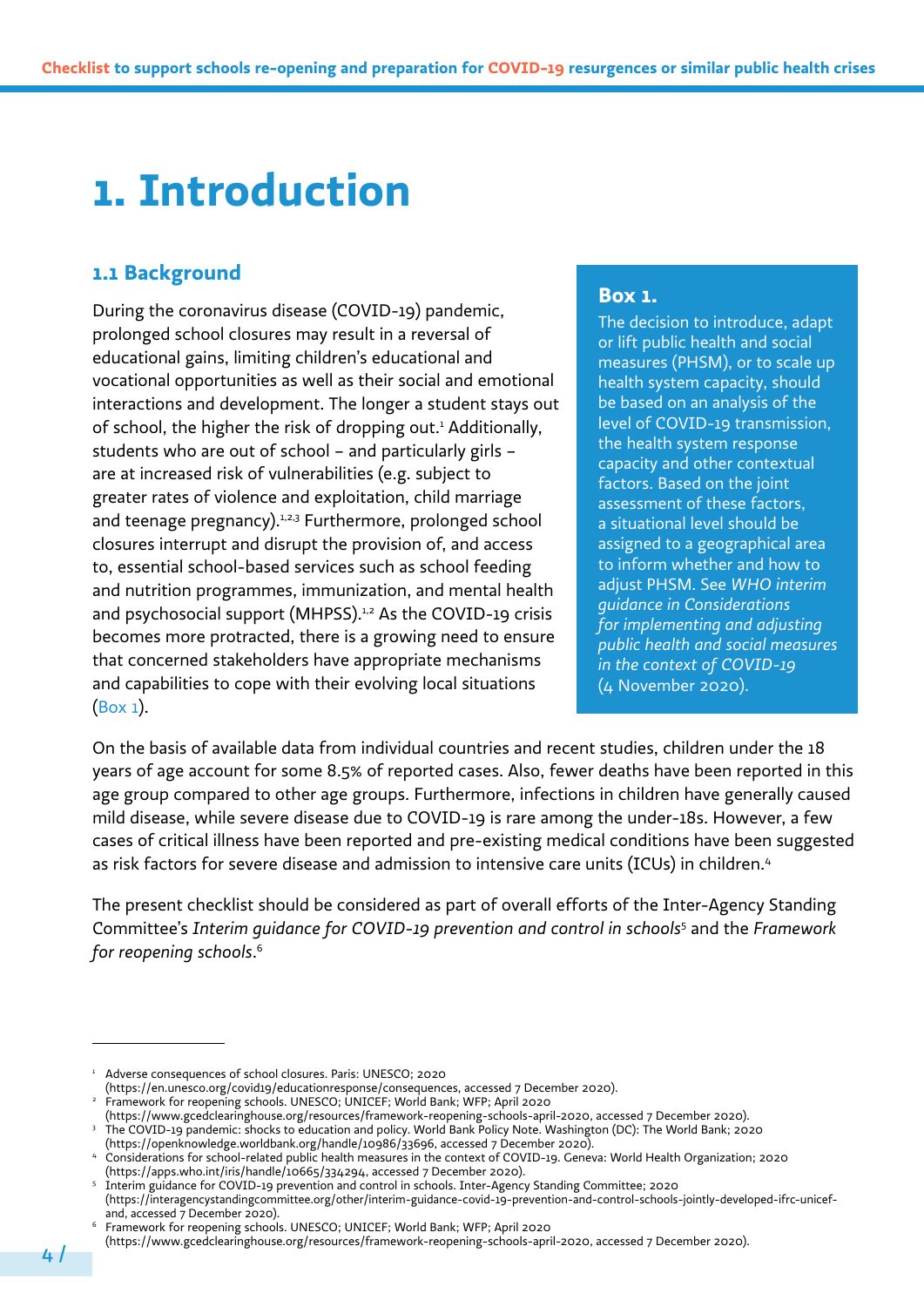

### <span id="page-6-0"></span>**1.2 Purpose, scope and target users**

The purpose of this checklist is to enhance compliance and adherence with the public health measures outlined in the recently-updated *[Considerations for school-related public health measures](https://apps.who.int/iris/handle/10665/334294)  [in the context of COVID-19](https://apps.who.int/iris/handle/10665/334294)* (see Annex), particularly taking into consideration children under the age of 18 years in educational settings and schools with limited resources. The checklist was developed in accordance with the health-promoting schools principles and approaches.<sup>7,8</sup> It highlights the importance of multi-level coordination (i.e. national, subnational and individual school levels) and both participatory and co-designed approaches among various stakeholders (e.g. school staff, teachers, students and parents). This approach aims to optimize compliance with public health and social measures based on social and cultural contexts, as described in *[Considerations for](https://www.who.int/publications/i/item/considerations-in-adjusting-public-health-and-social-measures-in-the-context-of-covid-19-interim-guidance)  [implementing and adjusting public health and social measures in the context of COVID-19](https://www.who.int/publications/i/item/considerations-in-adjusting-public-health-and-social-measures-in-the-context-of-covid-19-interim-guidance)*. The checklist is aligned with, and builds upon, existing COVID-19-related WHO guidelines9,10,11,12 and is structured around protective measures related to: 1) hand hygiene and respiratory etiquette; 2) physical distancing; 3) use of masks in schools; 4) environmental cleaning and ventilation; and 5) respecting procedures for isolation of all people with symptoms.

The checklist is designed to support policy-makers, staff and officials from the education and health sectors, local authorities, school principals/leaders and administrators, teachers' unions, community leaders, school staff, teachers, parents and caregivers.

### **1.3 Methodology for developing the checklist**

In developing the checklist, specialists in children's and young persons' health, health promotion, education and emergencies – from WHO, the United Nations Children's Fund (UNICEF), the World Food Programme (WFP), the United Nations Education, Scientific and Cultural Organization (UNESCO), Deutsche Gesellschaft für Internationale Zusammenarbeit (GIZ), Indiana University, New York University, Save the Children, international school health networks including the FRESH network, the School Health Europe network (SHE) and Education International – jointly reviewed the available recommendations and country responses on school reopenings and resurgences of COVID-19 in the current pandemic. Prior to finalization, the checklist was also reviewed by technical units of WHO, UNICEF, WFP and UNESCO, as well as by a multidisciplinary group of external experts, including teachers. In the absence of strong scientific evidence on student and staff adherence to recommended measures in schools, expert consensus among members of the working group provided the underlying basis for the checklist.

<sup>7</sup> What is a health promoting school? Geneva: World Health Organization ([https://www.who.int/school\\_youth\\_health/gshi/hps/en/](https://www.who.int/school_youth_health/gshi/hps/en), accessed 7 December 2020).

<sup>8</sup> Information Series on School Health. Geneva: World Health Organization ([https://www.who.int/school\\_youth\\_health/resources/](https://www.who.int/school_youth_health/resources/information_series/en/) [information\\_series/en/](https://www.who.int/school_youth_health/resources/information_series/en/), accessed 7 December 2020).

<sup>9</sup> Considerations for school-related public health measures in the context of COVID-19. Geneva: World Health Organization; 2020

<sup>(</sup>[https://apps.who.int/iris/handle/10665/334294,](https://apps.who.int/iris/handle/10665/334294) accessed 7 December 2020).<br>10 Advice on the use of masks for children in the community in the context of COVID-19. Geneva: World Health Organization; August 2020<br>10 (WHO Advi

 $^{\text{11}}$  Considerations in adjusting public health and social measures in the context of COVID-19 (Interim guidance). Geneva: World Health Organization; 2020 [\(https://apps.who.int/iris/rest/bitstreams/1275007/retrieve,](https://apps.who.int/iris/rest/bitstreams/1275007/retrieve) accessed 6 December 2020).<br><sup>12</sup> Interim guidance for COVID-19 prevention and control in schools. Inter-Agency Standing Co

[interagencystandingcommittee.org/other/interim-guidance-covid-19-prevention-and-control-schools-jointly-developed-ifrc-unicef-and](https://interagencystandingcommittee.org/other/interim-guidance-covid-19-prevention-and-control-schools-jointly-developed-ifrc-unicef-and), accessed 7 December 2020).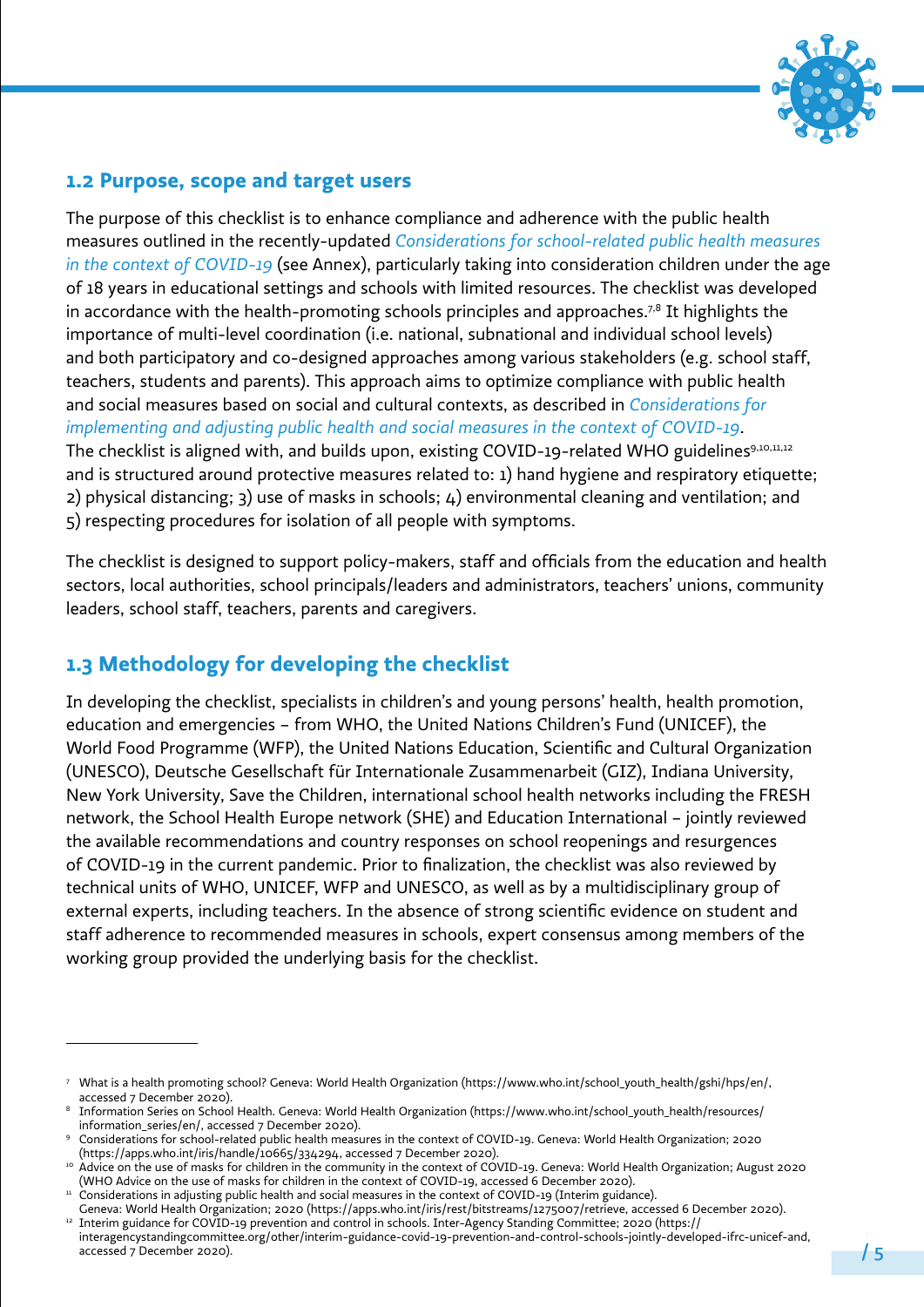### <span id="page-7-0"></span>**1.4 Considerations for reopening schools**

Guided by national and local governments, measures to guarantee safe operation and learning conditions help to minimize and prevent the spread of severe acute respiratory syndrome coronavirus 2 (SARS-CoV-2) among school communities. The timing and approach to school reopening following closure is both complex and sensitive; it should be driven by data and the safety measures in place, as well as by the concerns of students, parents, caregivers and teachers.

Enhancing compliance with public health measures is influenced by the active engagement of concerned stakeholders – e.g. students, parents, caregivers – in decisions that affect their lives, families, safety and education. Students can be strong allies in strengthening efforts and reinforcing or amplifying messages.

As outlined in the WHO/UNESCO/ UNICEF/World Bank/WFP *Framework for reopening schools* and *Considerations in adjusting public health and social measures in the context of COVID-19*, decisions to reopen schools following temporary closure should be based on assessments and analyses of context-specific risks and benefits. Such decisions should be taken in the best interests of students and public health considerations, including advice from health experts and epidemiologists. The framework highlights six dimensions to consider when planning for school reopening, namely: policy; financing; safe operations; learning; reaching the most marginalized; well-being; and protection.

All plans and measures to reopen schools safely should aim to reduce inequalities and improve educational conditions and health outcomes for the most vulnerable and

#### **Box 2.**

#### **Example of vulnerable and/or marginalized students:**

- **•** Minorities
- **•** Adolescent girls
- **•** Migrants, children forcibly displaced or refugees
- **•** Children living with disabilities
- **•** Children living in institutions
- **•** Children living in poverty
- **•** Children living in countries affected by conflict and other protracted crises
- **•** Children living in overcrowded housing
- **•** Children living in informal settlements
- **•** Orphans
- **•** Child-headed households
- **•** Children who are separated from their parents/caregivers
- Out-of-school children

marginalized (Box 2). To achieve this aim, school return campaigns should diversify communication and outreach specifically to target vulnerable children, including those with disabilities or special learning needs.<sup>13</sup>

They should also account for the needs of staff and teachers, including those with disabilities or medical comorbidities that place them at higher risk of severe disease if infected with SARS-CoV-2. It is crucial for schools-related policies and programmes to consider the challenges facing the most vulnerable and marginalized in accessing services in education and health.<sup>14</sup>

<sup>13</sup> Return to school. Guidance Note No. 5. New York (NY): Inter-agency Network for Education in Emergencies; 2020

<sup>(</sup>[https://inee.org/resources/guidance-note-5-return-school, accessed 7 December 2020](https://inee.org/resources/guidance-note-5-return-school)). 14 Return to school. Guidance Note No. 5. INEE; 2020 [\(https://inee.org/resources/guidance-note-5-return-school](https://inee.org/resources/guidance-note-5-return-school)[, accessed 7 December](https://inee.org/resources/guidance-note-5-return-school, accessed 7 December 2020)  [2020](https://inee.org/resources/guidance-note-5-return-school, accessed 7 December 2020)).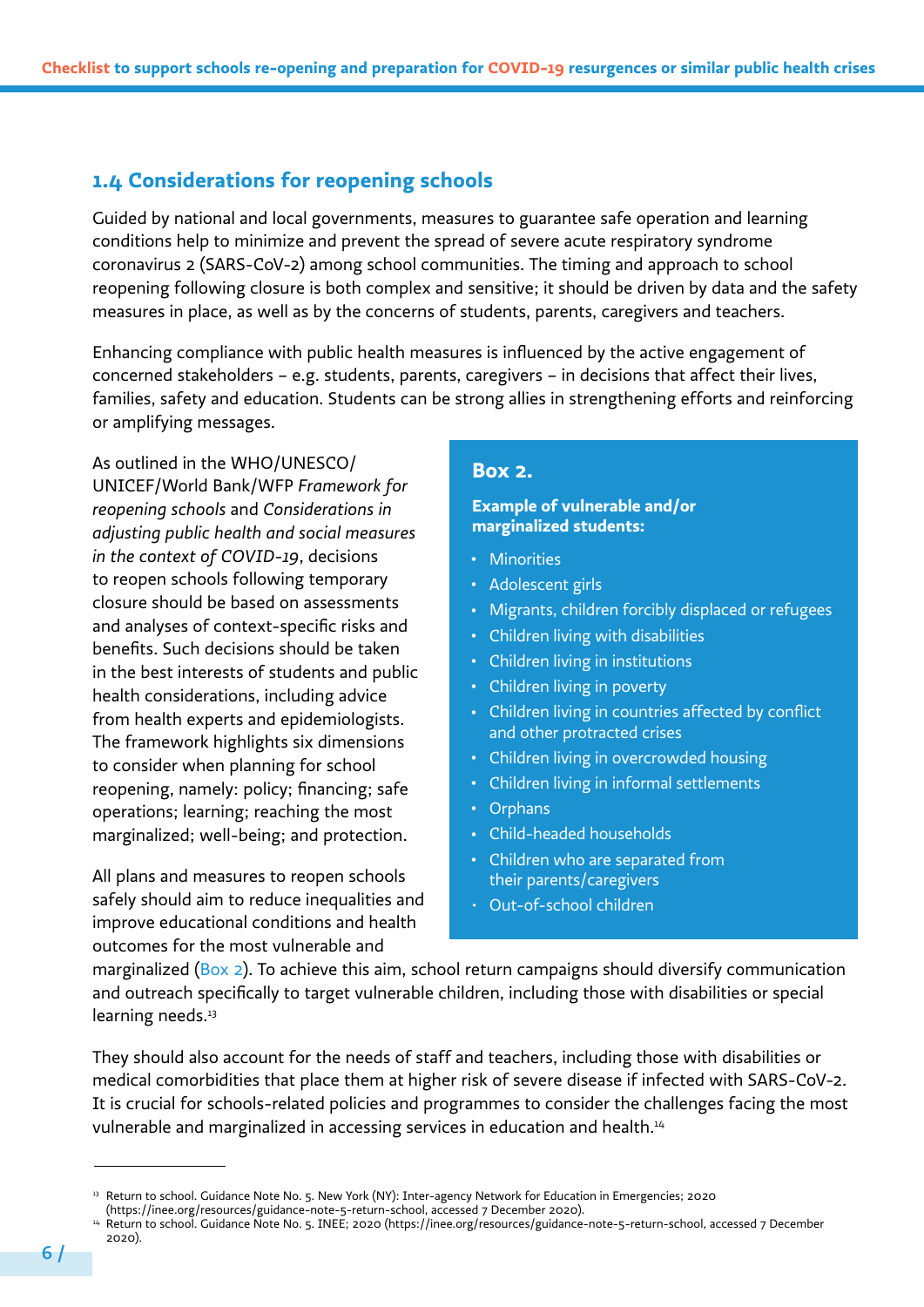

# <span id="page-8-0"></span>**2. Multi-level coordination**

Successful uptake of the measures taken will depend on the level of adherence to protective measures, as outlined in *[Considerations for school-related public health measures in the context of COVID-19](https://apps.who.int/iris/handle/10665/334294)*. By engaging key concerned local stakeholders, it is expected that these measures will not only be contextualized but will also help ensure local ownership and sustainability. In this way, the checklist aims to enhance both compliance with and adherence to the existing COVID-19-related public health and social measures targeting children under the age of 18 years in educational settings.<sup>15</sup> Through a participatory, co-designed approach engaging key stakeholders, the actions outlined will help enhance responsiveness and sustain the uptake of measures based on social and cultural contexts.

#### 2.1 Structure

The checklist includes 38 essential actions for the safer reopening of schools and preparation for potential COVID-19 resurgences. These actions divide the responsibilities of decision-makers and stakeholders at national, subnational and school levels; the actions are mutually supportive and require timely coordination at all levels (see Figure 1).<sup>16</sup>



#### Figure 1. Multi-level coordination for school responses to COVID-19

<sup>&</sup>lt;sup>15</sup> Considerations for school-related public health measures in the context of COVID-19. Geneva: World Health Organization; 2020 (https:// apps.who.int/iris/rest/bitstreams/1275007/retrieve, accessed 7 December 2020).

<sup>&</sup>lt;sup>16</sup> The division of responsibilities between the different levels of decision-making will vary from country to country and will need to be adapted to national and local contexts.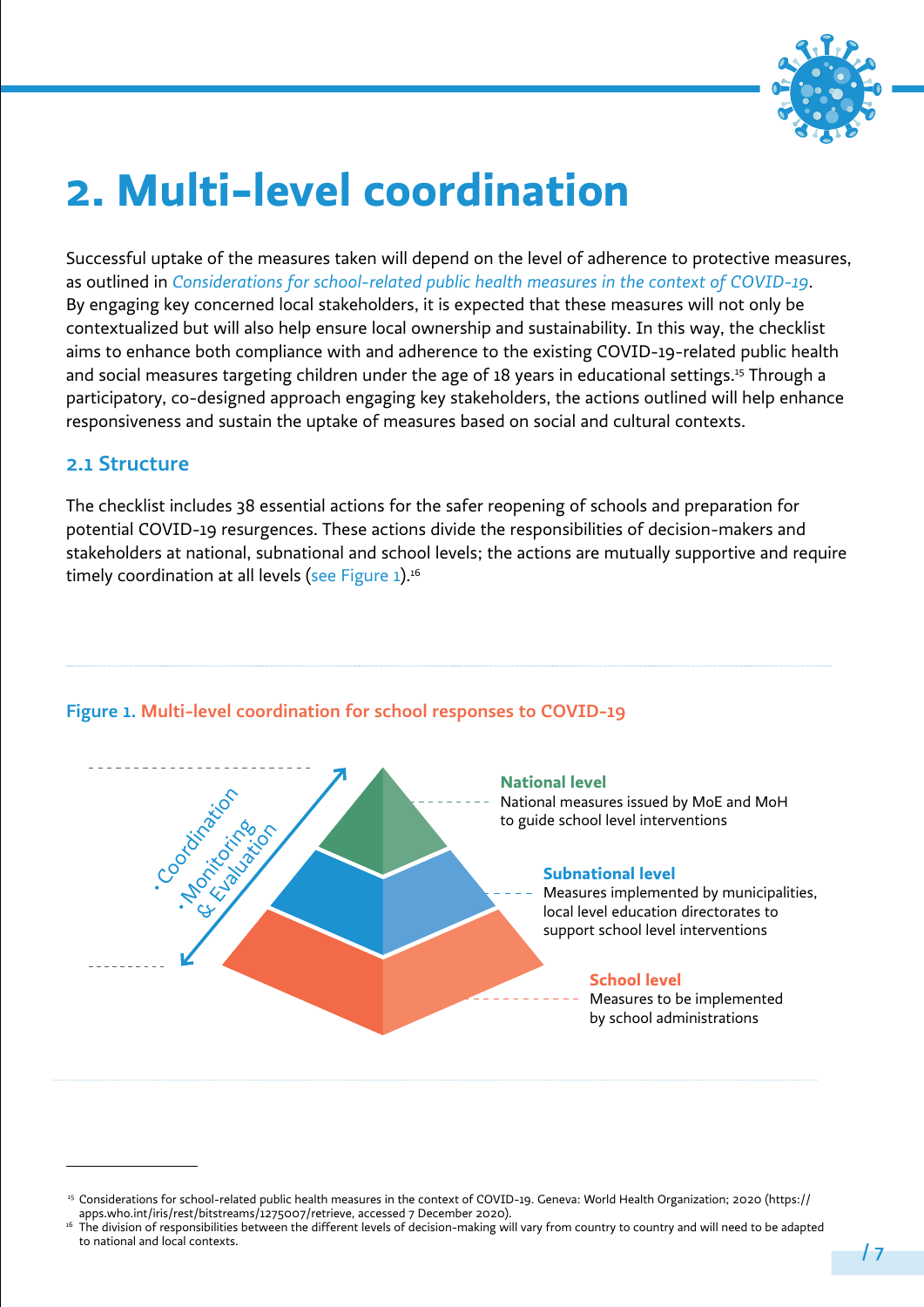# **3. Essential actions**

During school reopening phases, it is important to note that schools may need to close, partially close and reopen more than once, depending on the prevailing intensity of SARS-CoV-2 transmission within a distinctive administrative and epidemiological unit (e.g. district or subdistrict), as well as on the overall public health situation in the country, locality and/or community.<sup>17</sup> The measures for school reopening are intended to support the implementation of existing measures to enable, monitor and sustain the return to school as equitable and ensuring high-quality education while safeguarding students' health and well-being.

Preparations for COVID-19 resurgences are intended to both support and prepare schools by designing plans and protocols for continuing education, and providing training in anticipation of potential resurgences that might result in school closure being decided by national and/or local authorities. In this context "resurgence" refers to the occurrence of an increase in SARS-CoV-2 transmission and/or prevalence of COVID-19-related illness or hospitalizations following a period of cessation or interruption. For instance, this might occur after relaxation of policies to restrict movements or social contacts, resulting in further waves of the pandemic.

Countries have different governance and policy-making arrangements. Although these kinds of decisions generally occur at national level, they are decentralized/devolved in some contexts (e.g. to state/subnational or local authorities). Where this is the case, actions should match the requirements of the appropriate subnational bodies. In establishing a localized response, regions and localities should be given the autonomy or flexibility to make rapid, responsive decisions based on available information, resources, capacities and needs.

It should also be noted that actions can be taken at any stage. The actions in the checklist are not intended to suggest either uniform or all-or-nothing approaches. Users are urged constantly to adapt the checklist and specific actions – or combinations of actions – in accordance with changing local epidemiological, economic, social and cultural contexts.

<sup>17</sup> Considerations for school-related public health measures in the context of COVID-19. Geneva: World Health Organization; 2020 (<https://apps.who.int/iris/rest/bitstreams/1275007/retrieve>, accessed 7 December 2020).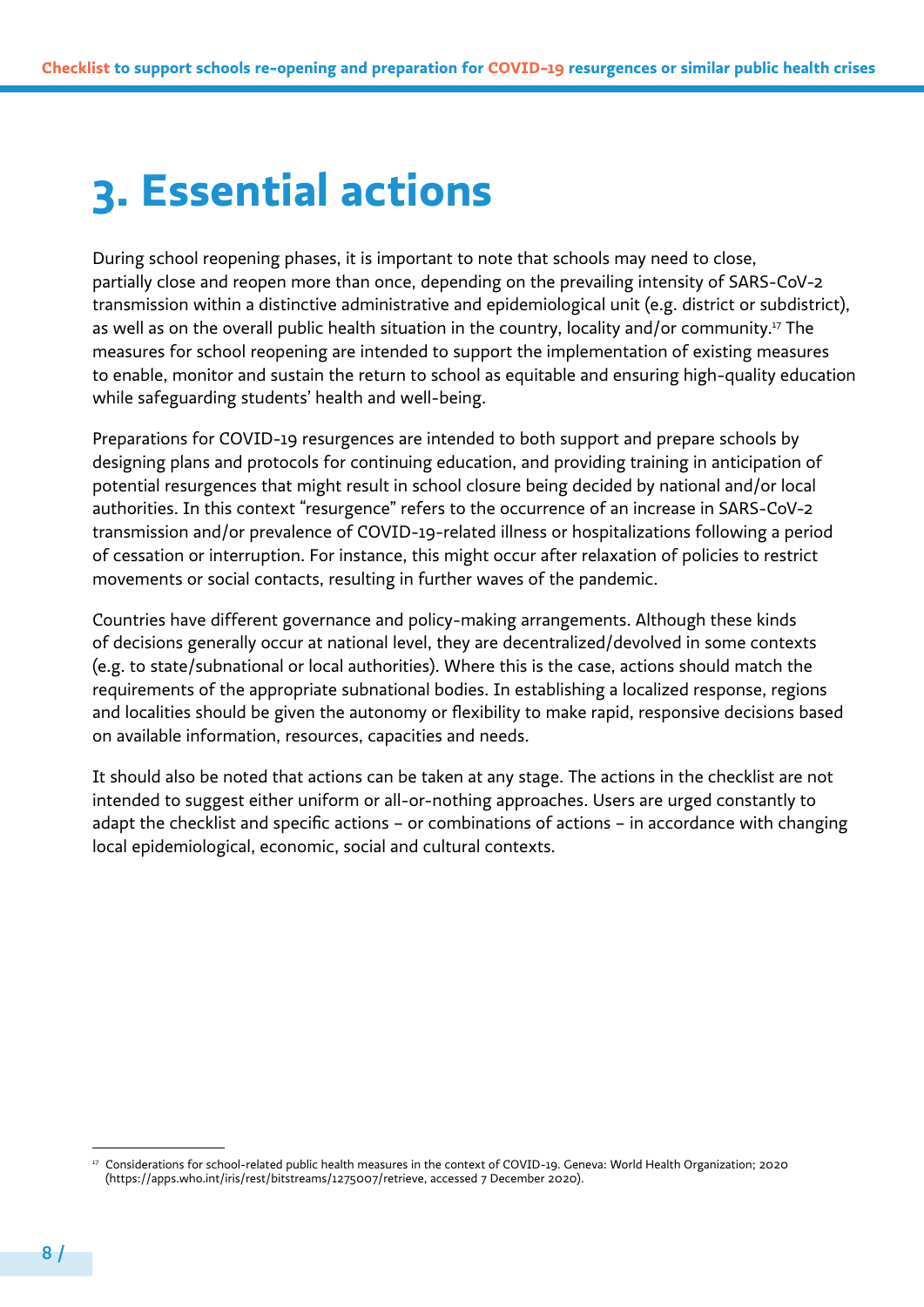

### **3.1 Actions at national level (eight actions)**

National actions by the Ministry of Education (MoE) and the Ministry of Health (MoH) should guide school-level interventions. The suggested actions should be implemented on the basis of feasibility and should be adapted to the specific national context and governance systems.

| <b>Phases</b>                                                    | <b>Essential actions</b>                                                                                                                                                                                                                                                                                                                                                                                                                                                                                                                                                                                                                                                                                                                                                                                                                                                                                                                                                                                                                                                                                                                                                                                                                                                                                                         |  |
|------------------------------------------------------------------|----------------------------------------------------------------------------------------------------------------------------------------------------------------------------------------------------------------------------------------------------------------------------------------------------------------------------------------------------------------------------------------------------------------------------------------------------------------------------------------------------------------------------------------------------------------------------------------------------------------------------------------------------------------------------------------------------------------------------------------------------------------------------------------------------------------------------------------------------------------------------------------------------------------------------------------------------------------------------------------------------------------------------------------------------------------------------------------------------------------------------------------------------------------------------------------------------------------------------------------------------------------------------------------------------------------------------------|--|
| <b>REOPENING</b>                                                 | 1. Issue regularly updated national guidance on school reopening (or necessity to<br>close) together with contingency planning based on local transmission rates to<br>support decision-making at national and local levels. The guidance should address:<br>• Continuous risk assessment including:<br>- the latest local epidemiological situation;<br>- general health and well-being of children, teachers and other school<br>staff including risk of exposure to infection in school settings;<br>- the capacity of educational institutions to adapt their systems<br>to operate safely;<br>- equity and the impact of school closures on educational loss;<br>- consideration of the range of other public health measures<br>implemented outside of schools.<br>• Infection-prevention measures including hygiene and daily practices<br>at schools, environmental cleaning, contact minimization with unwell<br>individuals, physical distancing based on age considerations, ventilation,<br>age-appropriate wearing of masks in schools when physical distancing<br>cannot be ensured, school transportation and meals.<br>• Behavioural aspects.<br>• Curriculum expectations.<br>. Responses in line with national and local public health protocols.<br>• Monitoring and surveillance.<br>• Contingency planning. |  |
|                                                                  | 2. MoE in collaboration with MoH to issue a national policy on wearing of masks<br>in schools (and provision of masks) based on WHO/UNICEF Advice<br>on the use of masks for children in the community in the context of COVID-19.                                                                                                                                                                                                                                                                                                                                                                                                                                                                                                                                                                                                                                                                                                                                                                                                                                                                                                                                                                                                                                                                                               |  |
|                                                                  | 3. MoE and MoH to issue school policies and guidelines on physical distancing,<br>hand hygiene and environmental cleaning based on Considerations for<br>school-related public health measures in the context of COVID-19 and<br>IASC Interim quidance for COVID-19 prevention and control in schools.                                                                                                                                                                                                                                                                                                                                                                                                                                                                                                                                                                                                                                                                                                                                                                                                                                                                                                                                                                                                                           |  |
|                                                                  | 4. MoE in collaboration with MoH to adapt and disseminate health education<br>messages on the disease and recommended good health behaviours.                                                                                                                                                                                                                                                                                                                                                                                                                                                                                                                                                                                                                                                                                                                                                                                                                                                                                                                                                                                                                                                                                                                                                                                    |  |
| <b>PREPARING</b><br><b>FOR</b><br>COVID-19<br><b>RESURGENCES</b> | 5. Update national plan on disease outbreak preparedness and response based<br>on best practices and lessons learned from the COVID-19 pandemic.                                                                                                                                                                                                                                                                                                                                                                                                                                                                                                                                                                                                                                                                                                                                                                                                                                                                                                                                                                                                                                                                                                                                                                                 |  |
|                                                                  | 6. Update guidance on remote education support in the eventuality of an<br>increased number of cases and moving to an online learning environment.                                                                                                                                                                                                                                                                                                                                                                                                                                                                                                                                                                                                                                                                                                                                                                                                                                                                                                                                                                                                                                                                                                                                                                               |  |
|                                                                  | 7. Establish a continuity plan for vaccination programmes, mental health<br>programmes and psychological support for students, teachers and school<br>staff during school discontinuity.                                                                                                                                                                                                                                                                                                                                                                                                                                                                                                                                                                                                                                                                                                                                                                                                                                                                                                                                                                                                                                                                                                                                         |  |
|                                                                  | 8. Establish a committee for continuous monitoring and evaluation<br>of the situation in schools in collaboration with the education sector.                                                                                                                                                                                                                                                                                                                                                                                                                                                                                                                                                                                                                                                                                                                                                                                                                                                                                                                                                                                                                                                                                                                                                                                     |  |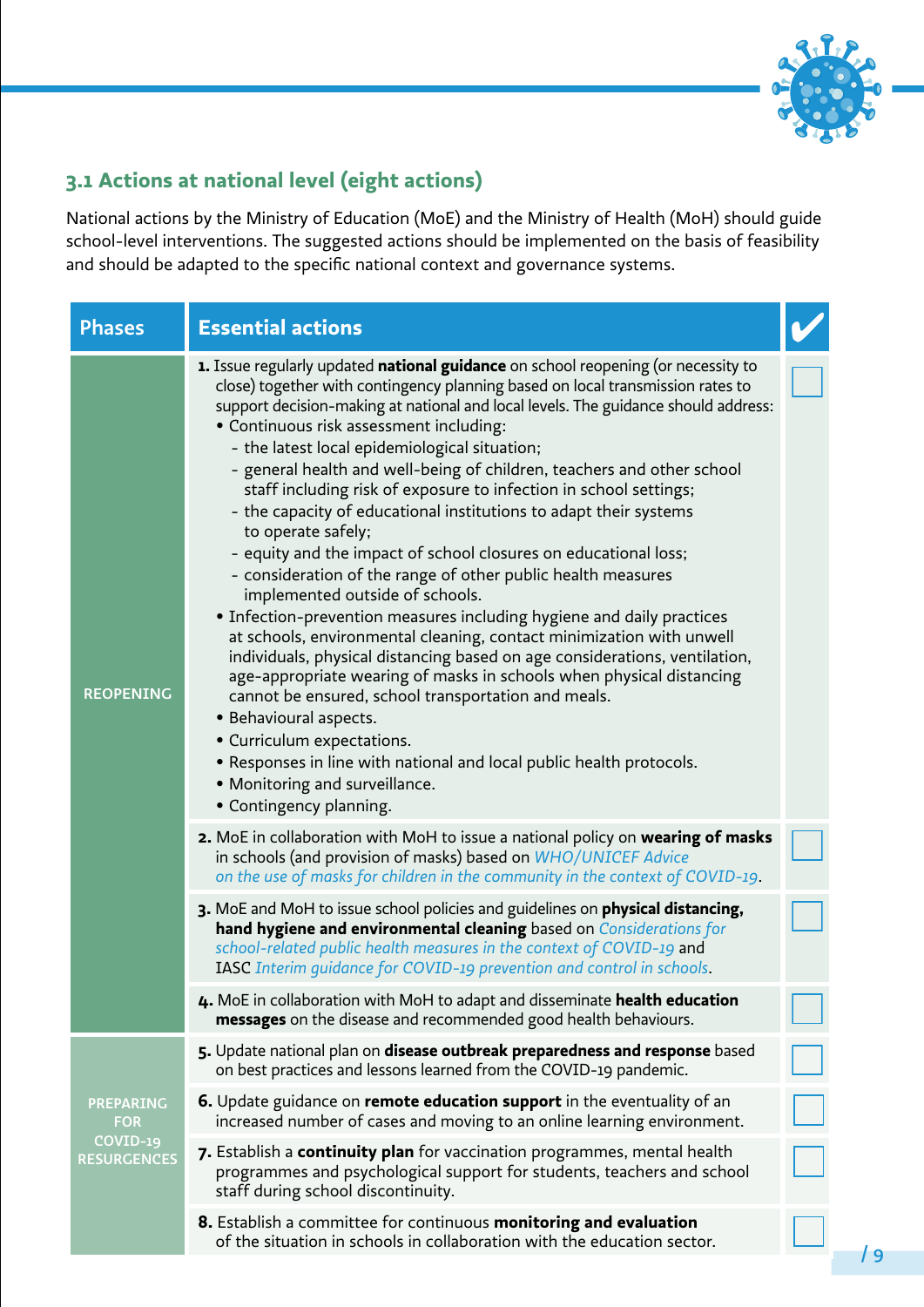### **3.2 Actions at subnational level (nine actions)**

Actions implemented through multi-stakeholder coordination include support from municipalities and local education directorates to school-level efforts to implement and sustain protective measures. The suggested actions should be implemented on the basis of the feasibility and should be adapted to the contexts at subnational level.

| <b>Phases</b>                                                           | <b>Essential actions</b>                                                                                                                                                                                                                                                                                                                                                                                                                                                                                                                                                   |  |
|-------------------------------------------------------------------------|----------------------------------------------------------------------------------------------------------------------------------------------------------------------------------------------------------------------------------------------------------------------------------------------------------------------------------------------------------------------------------------------------------------------------------------------------------------------------------------------------------------------------------------------------------------------------|--|
| <b>REOPENING</b>                                                        | 1. Local public health authority to collaborate with school authorities to ensure<br>epidemiological surveillance in schools in accordance with existing case<br>investigation protocols.                                                                                                                                                                                                                                                                                                                                                                                  |  |
|                                                                         | 2. Ensure that school response protocols are in accordance with the public health<br>department recommendations or national/local policies and guidelines.                                                                                                                                                                                                                                                                                                                                                                                                                 |  |
|                                                                         | 3. Support and sustain critical needs, including school feeding and water,<br>sanitation and hygiene (WASH) facilities; and sustain essential equipment<br>(e.g. soap, alcohol-based hand-rub, masks and other personal protective<br>equipment (PPE) for staff involved in cleaning and disinfection) <sup>18</sup> to ensure<br>they are available for students, teachers and school staff, as appropriate.                                                                                                                                                              |  |
|                                                                         | 4. Ensure that WASH facilities are operational in learning spaces prior to and<br>during school openings in accordance with national guidance (e.g. soap,<br>alcohol-based hand rub, hand washing stations), including cleaning and disinfec-<br>tant supplies. If schools have been closed for prolonged periods of time, water<br>systems should be flushed and chlorinated to prevent water-borne diseases or<br>environmental contamination by potential pathogens after school reopening.<br>(See Annex A. Supply and cleaning recommendations for more information). |  |
|                                                                         | 5. Disseminate health education messages on risk and protective behaviours,<br>including messages on safe school reopening measures targeted at students<br>and their families to ensure adherence to measures and high student return<br>rates. (See Annex B. Contextualization, Dissemination and Implementation<br>for more information).                                                                                                                                                                                                                               |  |
|                                                                         | 6. Local authorities to review and adapt contingency plans for disease outbreak<br>preparedness and response for schools, and to ensure essential school-based<br>health services during school closure (e.g. MPHSS, menstrual hygiene manage-<br>ment, immunization).                                                                                                                                                                                                                                                                                                     |  |
| <b>PREPARING</b><br><b>FOR</b><br><b>COVID-19</b><br><b>RESURGENCES</b> | 7. Contingency plans are available to support schools' food distribution<br>programmes to vulnerable population groups in case of school closures<br>and are disseminated with related standard operating procedures.                                                                                                                                                                                                                                                                                                                                                      |  |
|                                                                         | 8. Contingency plans to support schools in re-establishing WASH services in<br>case of school closure are available and disseminated with related standard<br>operating procedures.                                                                                                                                                                                                                                                                                                                                                                                        |  |
|                                                                         | 9. An emergency response team is set up to coordinate the contingency<br>plans for disease outbreaks between national, subnational, local and school<br>authority levels.                                                                                                                                                                                                                                                                                                                                                                                                  |  |

<sup>&</sup>lt;sup>18</sup> The minimum recommended PPE is **rubber gloves, impermeable aprons and closed shoes**.

Eye protection and medical masks may also be needed to protect against chemicals in use or if there is a risk of splashing. (For more information, see: [https://www.who.int/publications/i/item/cleaning-and-disinfection-of-environmental-surfaces-inthe-context-of-covid-19, accessed 7](https://www.who.int/publications/i/item/cleaning-and-disinfection-of-environmental-surfaces-inthe-context-of-covid-19)  [December 2020\)](https://www.who.int/publications/i/item/cleaning-and-disinfection-of-environmental-surfaces-inthe-context-of-covid-19).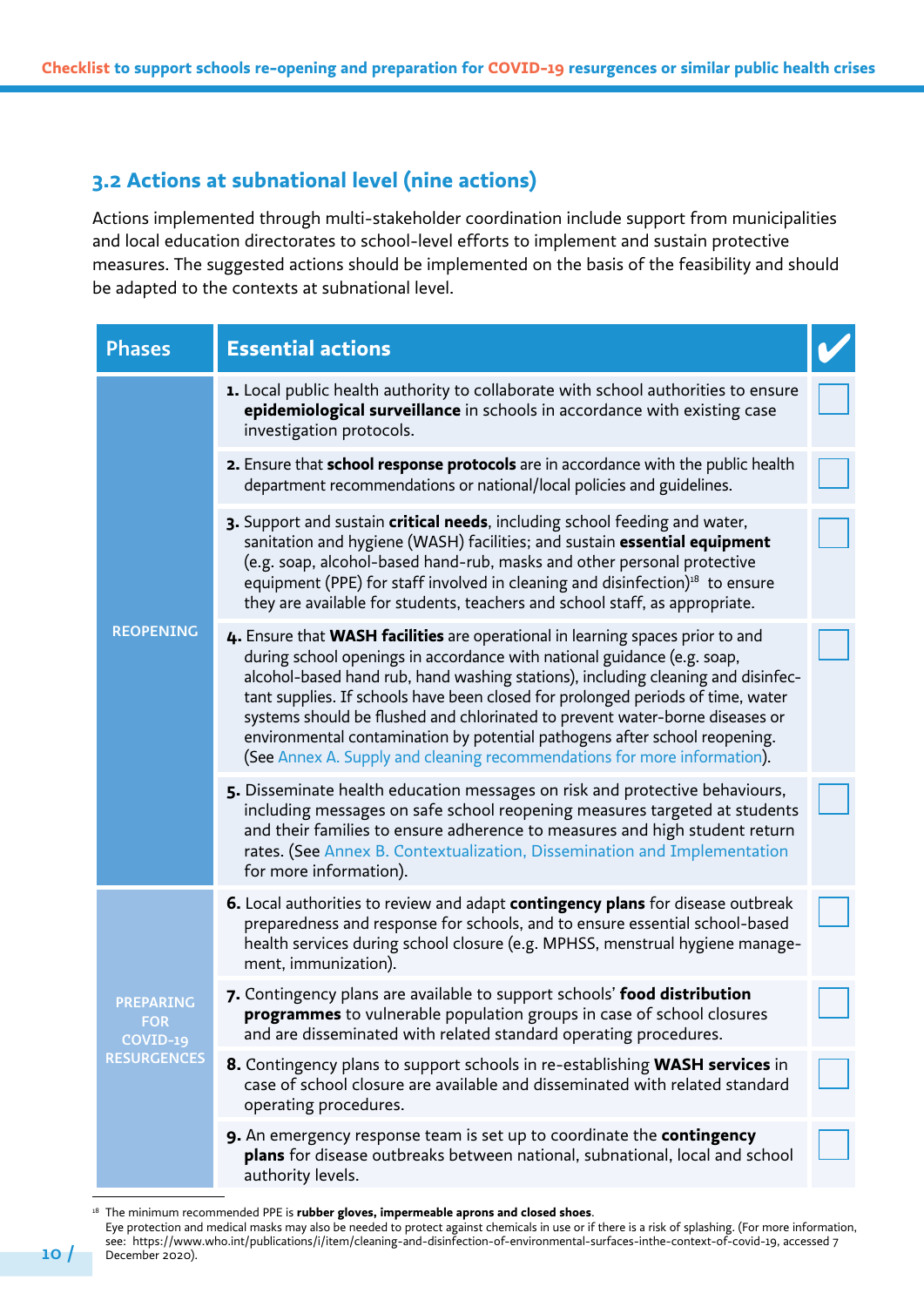

## **3.3 Actions at school level (21 actions)**

Actions should be implemented by school administrations through co-design and participatory approaches. The suggested actions should be implemented on the basis of feasibility and should be adapted to the specific contexts at the individual school level.

| <b>Phases</b>    | <b>Essential actions</b>                                                                                                                                                                                                                                                                                                                                                                                                                                                                                                                                                                                                                                                                                                                                                                                                                                                                                                                                                                                                                                                                                                                                                                                                                                                                                                                                                                                                                                                                                                                                                                                                                                                                                                                                                                                                        |  |
|------------------|---------------------------------------------------------------------------------------------------------------------------------------------------------------------------------------------------------------------------------------------------------------------------------------------------------------------------------------------------------------------------------------------------------------------------------------------------------------------------------------------------------------------------------------------------------------------------------------------------------------------------------------------------------------------------------------------------------------------------------------------------------------------------------------------------------------------------------------------------------------------------------------------------------------------------------------------------------------------------------------------------------------------------------------------------------------------------------------------------------------------------------------------------------------------------------------------------------------------------------------------------------------------------------------------------------------------------------------------------------------------------------------------------------------------------------------------------------------------------------------------------------------------------------------------------------------------------------------------------------------------------------------------------------------------------------------------------------------------------------------------------------------------------------------------------------------------------------|--|
| <b>REOPENING</b> | 1. Set up a school support team (SST) appropriate to the local context -<br>e.g. it may be composed of teachers, school administrators, students<br>and parents/caregivers - to assess the feasibility of implementing<br>protective measures before school reopening based on the recommen-<br>dations of national and subnational/local authorities. Measures could<br>include, for instance:<br>• assessing school premises for the capacity to maintain a distance<br>of at least 1 metre: a) outside classrooms for both students<br>(all age groups) and staff; and b) inside classrooms, based on age<br>considerations and local COVID-19 transmission intensity;<br>• assessing the availability and appropriateness of existing handwashing<br>facilities, taking account of social, economic and cultural contexts;<br>• assessing the needs of students living with health conditions and<br>special needs;<br>• developing options: a) to prevent the mixing of students from<br>different age groups and classes; and b) to reduce the risk of transmis-<br>sion by limiting the number of students and staff in contact with each<br>other to those within respective groups/years. Options might include:<br>- expanding timetables, with some students and teachers attending in<br>the morning and others in the afternoon or evening;<br>- staggering recesses/breaks;<br>- staggering lunch break (if difficult, an alternative is to eat lunch<br>at the desk or to alternate when and where classes take lunch);<br>- establishing an order for each class to enter or leave the building/<br>classroom;<br>- setting up different entrances for different classes.<br>For detailed recommendations, consult: WHO Considerations for<br>school-related public health measures in the context of COVID-19. |  |
|                  | 2. The SST to revise personnel and attendance policies: a) to take account<br>of health-related absences and persons with pre-existing health<br>conditions; and b) to support remote and blended teaching approaches.                                                                                                                                                                                                                                                                                                                                                                                                                                                                                                                                                                                                                                                                                                                                                                                                                                                                                                                                                                                                                                                                                                                                                                                                                                                                                                                                                                                                                                                                                                                                                                                                          |  |
|                  | 3. The SST: a) to review the feasibility of implementing physical distancing in<br>and outside classrooms; and b) to identify areas where the measures cannot<br>be implemented (e.g. in certain classrooms and/or with certain student<br>grades/years). Ensure strict wearing of masks if the use of these places<br>cannot be avoided.                                                                                                                                                                                                                                                                                                                                                                                                                                                                                                                                                                                                                                                                                                                                                                                                                                                                                                                                                                                                                                                                                                                                                                                                                                                                                                                                                                                                                                                                                       |  |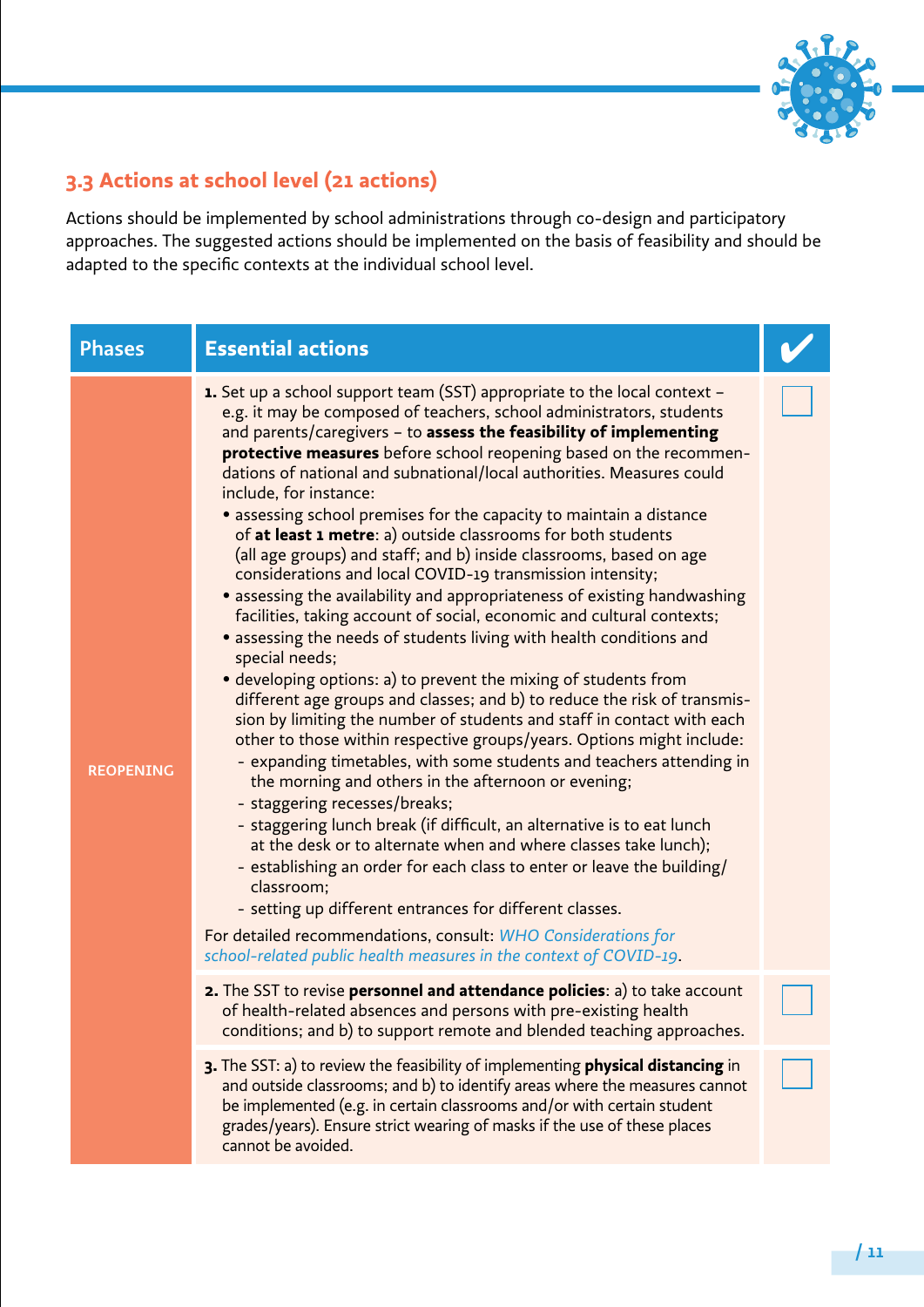| <b>Phases</b>    | <b>Essential actions</b>                                                                                                                                                                                                                                                                                                                                                                                                                                                                                                                                                                                                                                                                                                                                                                                                                                                                                                                                                                                                       |  |
|------------------|--------------------------------------------------------------------------------------------------------------------------------------------------------------------------------------------------------------------------------------------------------------------------------------------------------------------------------------------------------------------------------------------------------------------------------------------------------------------------------------------------------------------------------------------------------------------------------------------------------------------------------------------------------------------------------------------------------------------------------------------------------------------------------------------------------------------------------------------------------------------------------------------------------------------------------------------------------------------------------------------------------------------------------|--|
|                  | 4. The SST to promote adherence to hand hygiene and respiratory etiquette.<br>This includes identifying points at which to place hand hygiene equipment<br>at school and classroom entrances, on all floors, and in toilet and canteen<br>facilities, and creating schedules for frequent hand hygiene. Install supple-<br>mentary handwashing facilities where possible to close existing gaps.                                                                                                                                                                                                                                                                                                                                                                                                                                                                                                                                                                                                                               |  |
|                  | 5. The SST to promote the wearing of masks among students, teachers<br>and school staff, in accordance with national and local guidance for<br>mask use, including by age and especially where physical distancing<br>cannot be achieved. This should include use of nonmedical fabric masks,<br>and medical masks under certain conditions (e.g. for immunocompro-<br>mised children or those with other diseases, in consultation with the<br>child's medical provider). Mask use should adhere to national and local<br>policies on wearing masks and should be in accordance with WHO/<br><b>UNICEF recommendations (see WHO Advice on the use of masks for</b><br>children in the community in the context of COVID-19). Students should<br>be educated on the proper use of masks and the disposal of masks after<br>use. Note that teachers and school staff may be required to wear masks<br>if they cannot guarantee the 1 metre distance or if they are in areas<br>experiencing established community transmission. |  |
| <b>REOPENING</b> | 6. School administrators and teachers to ensure adequate ventilation,<br>using natural ventilation in classrooms, canteens and other rooms<br>(see Q&A: Ventilation and air conditioning in public spaces and buildings<br>and COVID-19).                                                                                                                                                                                                                                                                                                                                                                                                                                                                                                                                                                                                                                                                                                                                                                                      |  |
|                  | 7. The SST to develop and disseminate guidance on protection measures<br>through communication materials such as notes, posters, flyers.                                                                                                                                                                                                                                                                                                                                                                                                                                                                                                                                                                                                                                                                                                                                                                                                                                                                                       |  |
|                  | 8. The SST to instruct maintenance staff to reorganize the school layout,<br>including classrooms, to enable physical distancing and hygiene measures<br>based on the guidance, including cleaning and disinfecting the school<br>environment at least once a day (including cafeteria, gym and sports<br>facilities). Particular attention should be paid to water and sanitation<br>facilities and to surfaces that are frequency touched (e.g. railings, desks,<br>lunch tables, sports equipment, doors, window handles, light switches,<br>toys, teaching and learning materials, play equipment).                                                                                                                                                                                                                                                                                                                                                                                                                        |  |
|                  | 9. The SST to ensure adequate and sufficient supplies of soap, hand<br>sanitizer and masks and to avoid potential stockouts.                                                                                                                                                                                                                                                                                                                                                                                                                                                                                                                                                                                                                                                                                                                                                                                                                                                                                                   |  |
|                  | 10. The SST to conduct daily checks to ensure compliance with measures.                                                                                                                                                                                                                                                                                                                                                                                                                                                                                                                                                                                                                                                                                                                                                                                                                                                                                                                                                        |  |
|                  | 11. Teachers to conduct regular health education and pedagogical<br>sessions to promote healthy and protective behaviours, and to address<br>and counter rumours and false and misleading information, as well as<br>COVID-19-related stigma.                                                                                                                                                                                                                                                                                                                                                                                                                                                                                                                                                                                                                                                                                                                                                                                  |  |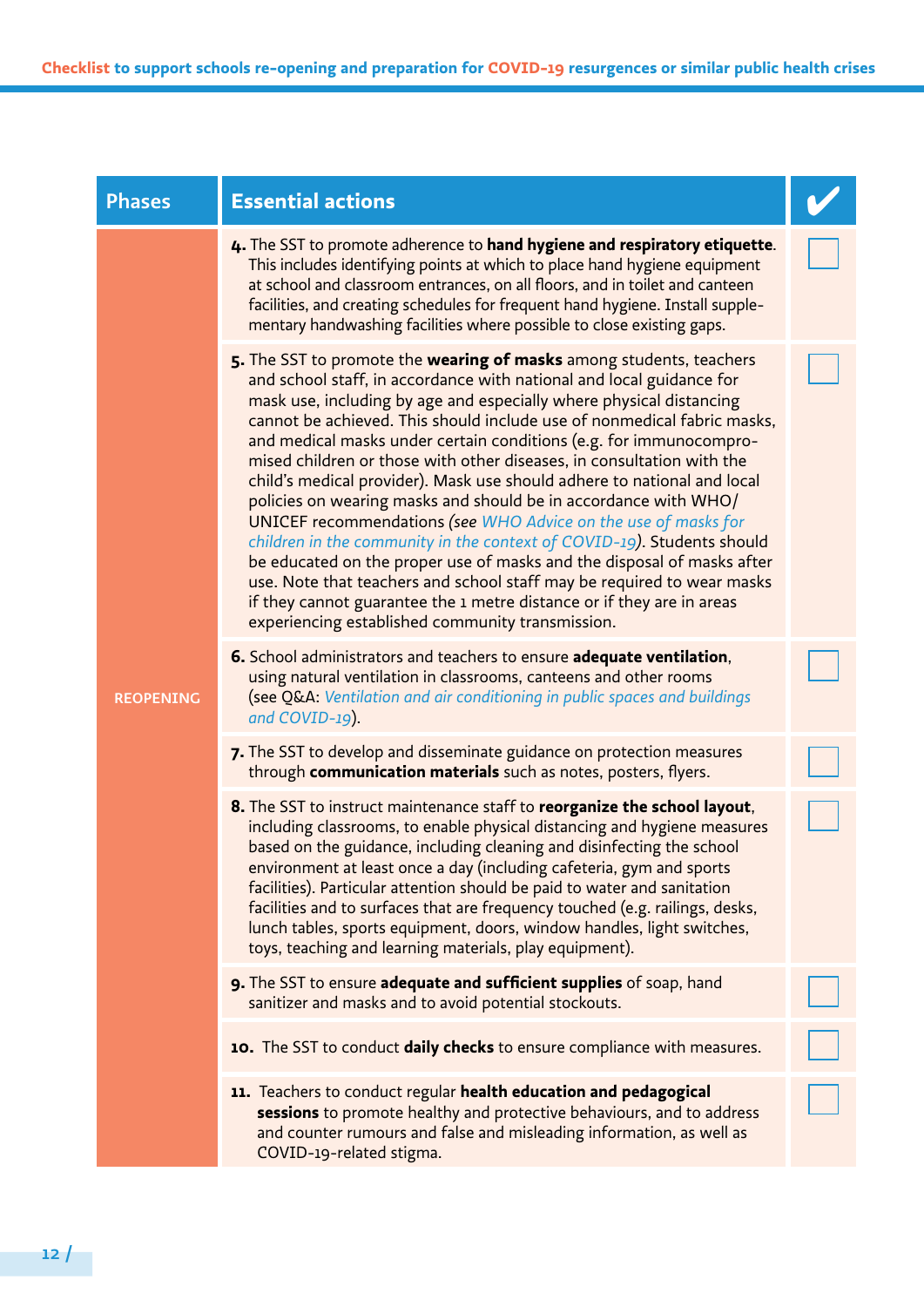

| <b>Phases</b>    | <b>Essential actions</b>                                                                                                                                                                                                                                                                                                                                                                                                                                                                                                                                                                                                                                                                                                                                                                                                                                                                                                                                                                                                                                                                                                                                                                                                                                                                                                                                                                                                                                                                                                                                                                                                                                                                                                                                                                                                                                                                                                                                                                                                                                                                                                                                                                                                                                                                                                                              |  |
|------------------|-------------------------------------------------------------------------------------------------------------------------------------------------------------------------------------------------------------------------------------------------------------------------------------------------------------------------------------------------------------------------------------------------------------------------------------------------------------------------------------------------------------------------------------------------------------------------------------------------------------------------------------------------------------------------------------------------------------------------------------------------------------------------------------------------------------------------------------------------------------------------------------------------------------------------------------------------------------------------------------------------------------------------------------------------------------------------------------------------------------------------------------------------------------------------------------------------------------------------------------------------------------------------------------------------------------------------------------------------------------------------------------------------------------------------------------------------------------------------------------------------------------------------------------------------------------------------------------------------------------------------------------------------------------------------------------------------------------------------------------------------------------------------------------------------------------------------------------------------------------------------------------------------------------------------------------------------------------------------------------------------------------------------------------------------------------------------------------------------------------------------------------------------------------------------------------------------------------------------------------------------------------------------------------------------------------------------------------------------------|--|
|                  | 12. School administration to engage with students, parents and staff<br>to ensure acceptance of the school's protective measures, including<br>when dropping off and picking up children from schools within and<br>outside the school premises.                                                                                                                                                                                                                                                                                                                                                                                                                                                                                                                                                                                                                                                                                                                                                                                                                                                                                                                                                                                                                                                                                                                                                                                                                                                                                                                                                                                                                                                                                                                                                                                                                                                                                                                                                                                                                                                                                                                                                                                                                                                                                                      |  |
| <b>REOPENING</b> | 13. Raise awareness among staff and students of the importance of self-<br>reporting any symptoms. The most common symptoms are fever, dry<br>cough and fatigue; however, refer to https://www.who.int/emergen-<br>cies/diseases/novel-coronavirus-2019/question-and-answers-hub for<br>a comprehensive list of symptoms. Follow the rules for quarantine and<br>self-isolation, as decided by national or local health authorities. More<br>information can be found at https://www.who.int/publications/i/item/<br>WHO-2019-nCoV-Schools_transmission-2020.1.<br>Once a case is detected in the school, the following should apply:<br>A representative of the school will be asked to investigate when<br>the first confirmed COVID-19 case was identified in at least one<br>person who attended or worked in the school during the infectious<br>period. Cases should be isolated and contacts quarantined in<br>accordance with national public health guidance.<br>The school should provide a list of all students (by grade, class,<br>$\, >$<br>group activities) and staff (teachers, medical, administrative, other)<br>to the investigation team. Class planning should be provided for<br>students identified as close or casual school contacts.<br>All information provided to the investigation team, either by the<br>$\, >$<br>school or by any of the persons involved, must be stored securely<br>and confidentiality must be ensured at all times.<br>An investigation team working with the public health authority will<br>$\,$<br>contact all known close and casual school contacts of a primary<br>case(s) identified by the school and invite them to participate in<br>the investigation.<br>Identified school contacts should report to the relevant health<br>$\,$<br>authorities any signs or symptoms compatible with SARS-CoV-2<br>infection, in accordance with local protocols for contact tracing<br>and management.<br>Any contact with clinical symptoms within 14 days of the last<br>$\, >$<br>$exposure/contact$ with the primary case(s) should be considered<br>a suspected case and should therefore be managed according to<br>national/local scase management protocols.<br>Contacts who are found to be infected with SARS-CoV-2 should be<br>$\,$<br>reclassified as cases and followed up as cases. |  |
|                  | 14. A policy of "staying at home if unwell" is enforced for students,<br>teachers and school staff with symptoms and school sick leave policies<br>are revised accordingly.                                                                                                                                                                                                                                                                                                                                                                                                                                                                                                                                                                                                                                                                                                                                                                                                                                                                                                                                                                                                                                                                                                                                                                                                                                                                                                                                                                                                                                                                                                                                                                                                                                                                                                                                                                                                                                                                                                                                                                                                                                                                                                                                                                           |  |
|                  | 15. School health staff to keep a record of students' health status and<br>development, including immunization checks to prevent outbreak-<br>prone vaccine-preventable diseases (e.g. measles) and report to the<br>school administration.                                                                                                                                                                                                                                                                                                                                                                                                                                                                                                                                                                                                                                                                                                                                                                                                                                                                                                                                                                                                                                                                                                                                                                                                                                                                                                                                                                                                                                                                                                                                                                                                                                                                                                                                                                                                                                                                                                                                                                                                                                                                                                           |  |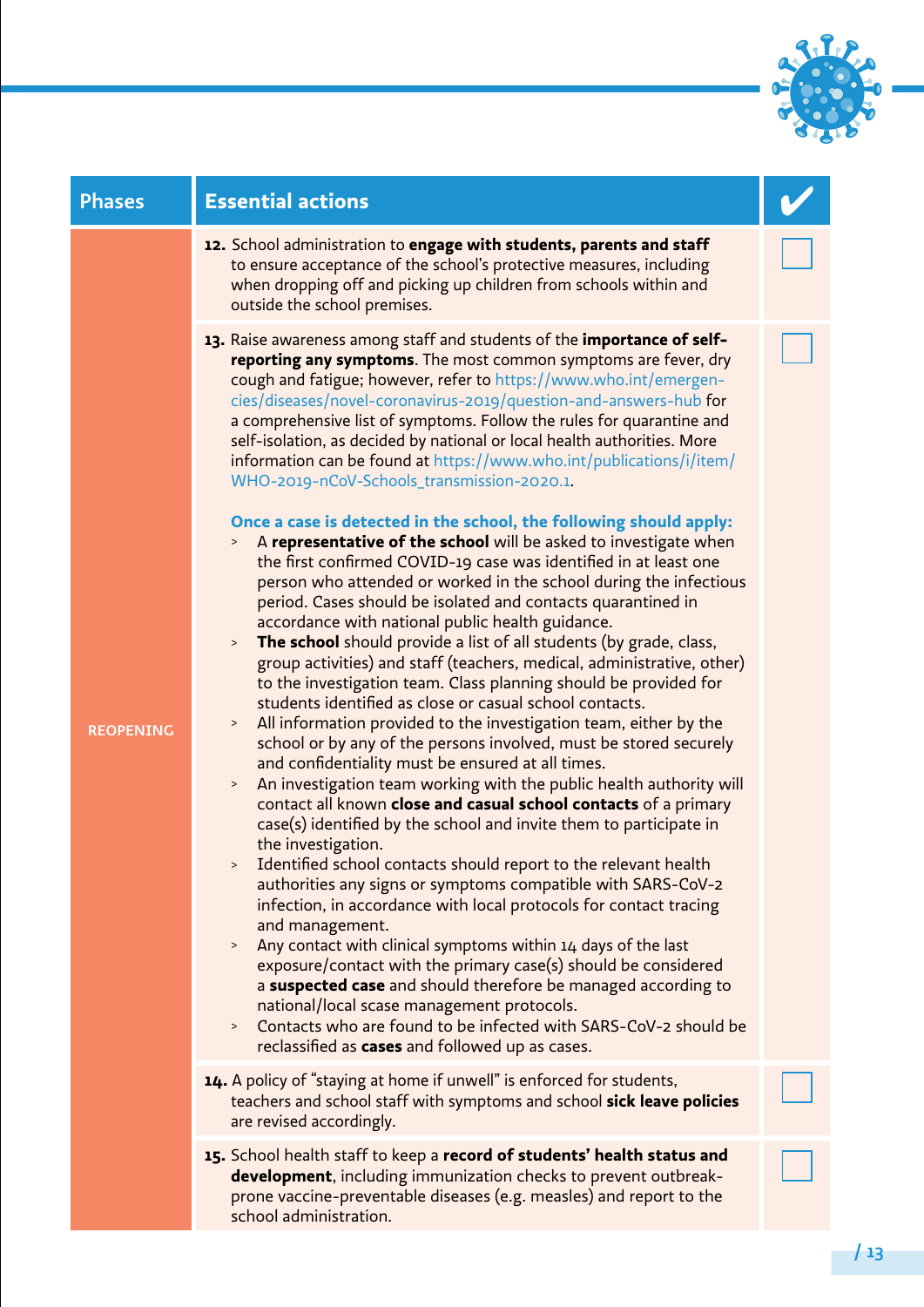| <b>Phases</b>                                                      | <b>Essential actions</b>                                                                                                                                                                                                                                           |  |
|--------------------------------------------------------------------|--------------------------------------------------------------------------------------------------------------------------------------------------------------------------------------------------------------------------------------------------------------------|--|
| <b>PREPARING</b><br><b>FOR</b><br>$COVID-19$<br><b>RESURGENCES</b> | 16. The SST to disseminate information on hygiene and cleaning protocols<br>to school staff and students.                                                                                                                                                          |  |
|                                                                    | 17. School administration to re-assess and plan for additional staff required<br>to implement adapted teaching methods (e.g. smaller groups, shifts)<br>and enhanced cleaning practices in schools.                                                                |  |
|                                                                    | 18. School administration, teachers, students, parents/caregivers to identify<br>measures for the continuation of school feeding and school-based<br>health services (e.g. MHPSS, menstrual hygiene management,<br>immunization).                                  |  |
|                                                                    | 19. School administration to inform and update students, staff and<br>parents about current measures adapted to the evolving situation.                                                                                                                            |  |
|                                                                    | 20. School administration to set up training sessions on distance learning,<br>safety and cleaning, and disease outbreak prevention, preparedness<br>and response measures.                                                                                        |  |
|                                                                    | 21. School administration to provide training and learning materials/<br>platforms for school staff and teachers to deliver (culturally sensitive<br>and age-appropriate) messages, activities and lessons to prevent and<br>control disease outbreaks in schools. |  |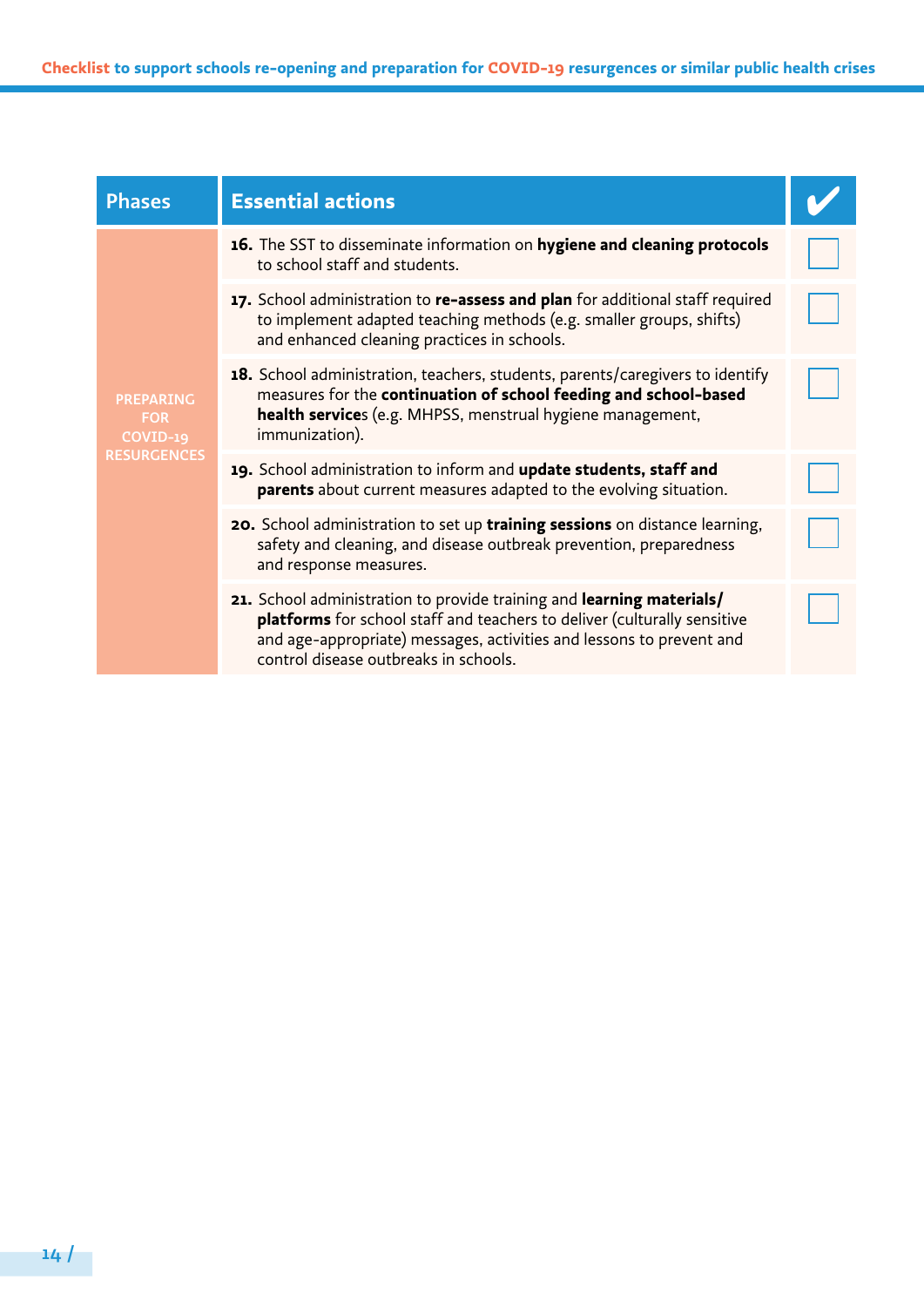

# **Annex: Guidance and resources**

- Advice on the use of masks for children in the community in the context of COVID-19. Geneva: World Health Organization; August 2020 [\(WHO Advice on the use of masks for children in](https://apps.who.int/iris/rest/bitstreams/1296520/retrieve)  [the context of COVID-19,](https://apps.who.int/iris/rest/bitstreams/1296520/retrieve) accessed 6 December 2020).
- $\vee$  COVID-19 response health, safety and resurgence protocols. Ensuring safe school reopening, operation and resurgence planning, Version 1. Paris: United Nations Educational, Scientific and Cultural Organization; September 2020 ([https://en.unesco.org/sites/default/files/unes](https://en.unesco.org/sites/default/files/unesco-covid-19-health_safety-resurgence-protocols.pdf)[co-covid-19-health\\_safety-resurgence-protocols.pdf,](https://en.unesco.org/sites/default/files/unesco-covid-19-health_safety-resurgence-protocols.pdf) accessed 6 December 2020).
- $\triangleright$  Considerations for school-related public health measures in the context of COVID-19: annex to considerations in adjusting public health and social measures in the context of COVID-19, 14 September 2020 Geneva: World Health Organization; 2020 ([https://apps.who.int/iris/handle/10665/334294, accessed 6 December 2020\)](https://apps.who.int/iris/handle/10665/334294, accessed 6 December 2020).
- ✔ Considerations in adjusting public health and social measures in the context of COVID-19 (Interim guidance). Geneva: World Health Organization, April 2020 ([https://apps.who.int/iris/rest/bitstreams/1275007/retrieve, accessed 6 December 2020\)](https://apps.who.int/iris/rest/bitstreams/1275007/retrieve)
- ✔ Strengthening preparedness for COVID-19 in cities and urban settings: interim guidance for local authorities. Geneva: World Health Organization; 2020 ([https://apps.who.int/iris/rest/bitstreams/1275991/](https://apps.who.int/iris/rest/bitstreams/1275991)retrieve, accessed 6 December 2020).
- ✔ Framework for reopening schools. UNESCO, UNICEF, WFP, World Bank; April 2020. (Available in English, French, Arabic, Spanish, Portuguese and Chinese) ([https://www.wfp.org/publications/framework-reopening-schools-report-unesco-unicef](https://www.wfp.org/publications/framework-reopening-schools-report-unesco-unicef-world-bank-and-wor)[world-bank-and-world-food-programme](https://www.wfp.org/publications/framework-reopening-schools-report-unesco-unicef-world-bank-and-wor), accessed 6 December 2020).
- ✔ EI guidance on reopening schools and education institutions. Brussels: Education International; 2020 ([https://issuu.com/educationinternational/docs/2020\\_covid-19\\_eischoolreopening\\_en?](https://issuu.com/educationinternational/docs/2020_covid-19_eischoolreopening_en?fr=sZWQ3NTEyNTQ2OTY) [fr=sZWQ3NTEyNTQ2OTY,](https://issuu.com/educationinternational/docs/2020_covid-19_eischoolreopening_en?fr=sZWQ3NTEyNTQ2OTY) accessed 6 December 2020).
- Risk Communication and Community Engagement (RCCE) Action Plan Guidance: COVID-19 preparedness and response. Geneva: WHO, UNICEF, International Federation of Red Cross and Red Crescent Societies (IFRC); 2020 [\(https://www.who.int/docs/default-source/coronaviruse/](https://www.who.int/docs/default-source/coronaviruse/covid19-rcce-guidance-final-brand.pdf) [covid19-rcce-guidance-final-brand.pdf](https://www.who.int/docs/default-source/coronaviruse/covid19-rcce-guidance-final-brand.pdf), accessed 6 December 2020).
- Role of community engagement in situations of extensive community transmission of COVID-19. Interim guidance. Geneva: World Health Organization; 5 May 2020 ([https://apps.who.int/iris/bitstream/handle/10665/332172/WPR-DSE-2020-016-eng.pdf,](https://apps.who.int/iris/bitstream/handle/10665/332172/WPR-DSE-2020-016-eng.pdf) accessed 6 December 2020).
- Social stigma associated with COVID-19. A guide to preventing and addressing social stigma. Geneva: WHO, UNICEF, International Federation of Red Cross and Red Crescent Societies (IFRC); 24 February 2020 ([https://www.who.int/docs/default-source/epi-win/stig](https://www.who.int/docs/default-source/epi-win/stigma/covid19-stigma-guide.pdf)[ma/covid19-stigma-guide.pdf](https://www.who.int/docs/default-source/epi-win/stigma/covid19-stigma-guide.pdf), accessed 6 December 2020).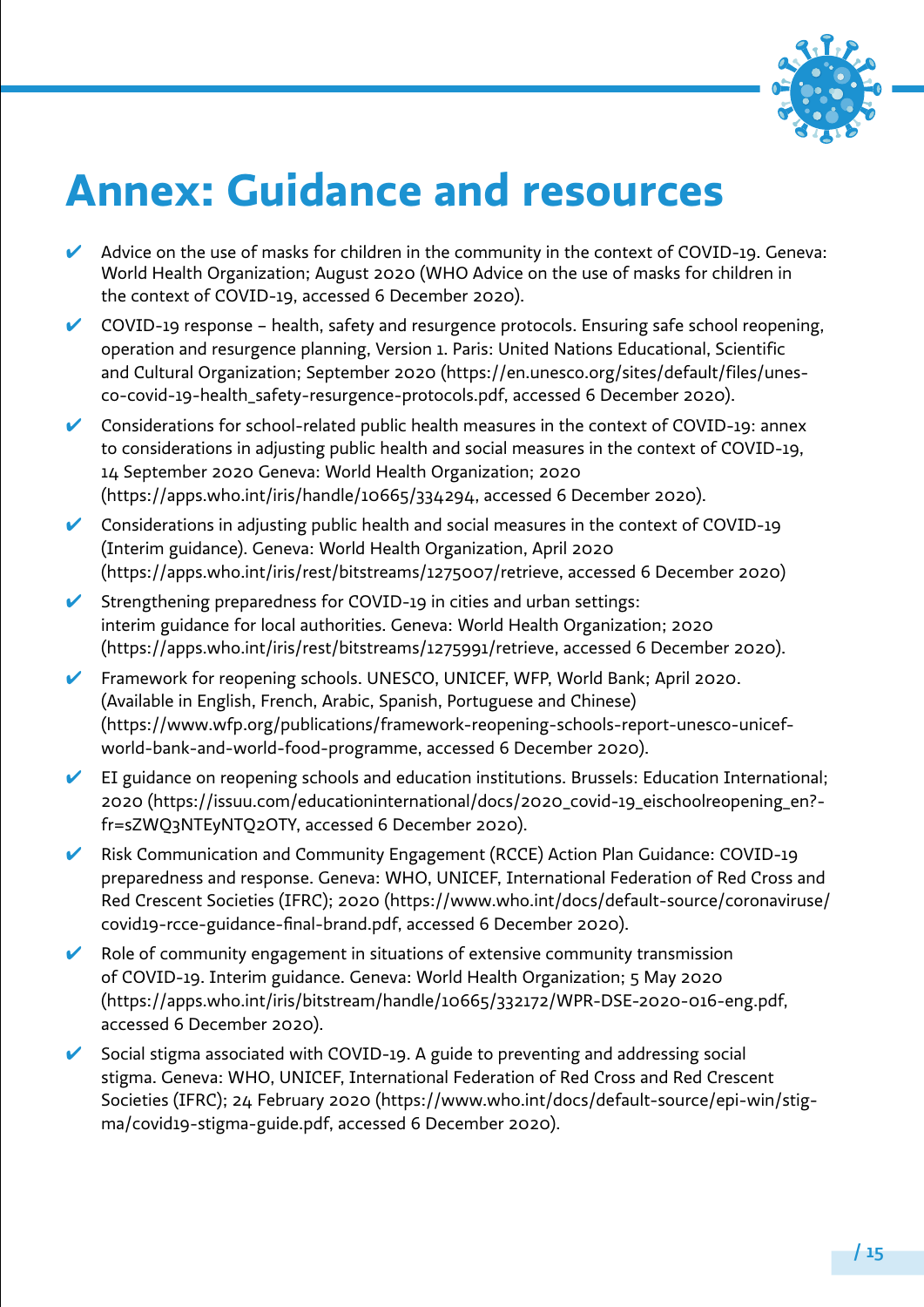- $\triangleright$  Crisis-sensitive educational planning. Issue Note No. 2.4 April 2020. Paris: United Nations Educational, Scientific and Cultural Organization; April 2020 ([https://unesdoc.unesco.org/](https://unesdoc.unesco.org/ark:/48223/pf0000373272/PDF/373272eng.pdf) [ark:/48223/pf0000373272/PDF/373272eng.pdf](https://unesdoc.unesco.org/ark:/48223/pf0000373272/PDF/373272eng.pdf).multi, accessed 6 December 2020).
- ✔ Distance learning strategies in response to COVID-19 school closures. Issue Note No. 2.1 April 2020. Paris: United Nations Educational, Scientific and Cultural Organization; 2020 (<https://unesdoc.unesco.org/ark:/48223/pf0000373305/PDF/373305eng.pdf.multi>, accessed 6 December 2020).
- ✔ School reopening. Issue Note No. 7.1 April 2020. Paris: United Nations Educational, Scientific and Cultural Organization; 2020 [\(https://unesdoc.unesco.org/ark:/48223/](https://unesdoc.unesco.org/ark:/48223/pf0000373275) [pf0000373275](https://unesdoc.unesco.org/ark:/48223/pf0000373275), accessed 6 December 2020).
- $\checkmark$  School reopening: ensuring learning continuity. Issue Note No.7.3 June 2020. Paris: United Nations Educational, Scientific and Cultural Organization; 2020 [\(https://unesdoc.unes](https://unesdoc.unesco.org/ark:/48223/pf0000373610/PDF/373610eng.pdf.multi)[co.org/ark:/48223/pf0000373610/PDF/373610eng.pdf.multi](https://unesdoc.unesco.org/ark:/48223/pf0000373610/PDF/373610eng.pdf.multi), accessed 6 December 2020)-
- $\triangleright$  Supporting teachers and education personnel during times of crisis. Issue Note No. 2.2 April 2020. Paris: United Nations Educational, Scientific and Cultural Organization; 2020 (<https://unesdoc.unesco.org/ark:/48223/pf0000373338/PDF/373338eng.pdf.multi>, accessed 6 December 2020).
- $\blacktriangleright$  Addressing the gender dimension of school closures. Issue Note No. 3.1 August 2020. Paris: United Nations Educational, Scientific and Cultural Organization; 2020 ([https://unesdoc.unesco.org/ark:/48223/pf0000373379/PDF/373379eng.pdf.multi,](https://unesdoc.unesco.org/ark:/48223/pf0000373379/PDF/373379eng.pdf.multi) accessed 6 December 2020).
- $\vee$  COVID-19 crisis and curriculum: sustaining quality outcomes in the context of remote learning. Issue Note No. 4.2 – April 2020. Paris: United Nations Educational, Scientific and Cultural Organization; 2020 ([https://unesdoc.unesco.org/ark:/48223/pf0000373273/PD-](https://unesdoc.unesco.org/ark:/48223/pf0000373273/PDF/373273eng.pdf.multi)[F/373273eng.pdf.multi,](https://unesdoc.unesco.org/ark:/48223/pf0000373273/PDF/373273eng.pdf.multi) accessed 6 December 2020).
- $\vee$  Cleaning and disinfection of environmental surfaces in the context of COVID-19. Interim guidance. Geneva: World Health Organization; May 2020 ([https://apps.who.int/iris/rest/bitstreams/1277966/retrieve,](https://apps.who.int/iris/rest/bitstreams/1277966/retrieve) accessed 6 December 2020).
- Water, sanitation, hygiene, and waste management for the COVID-19 virus. Interim guidance. Geneva: World Health Organization and United Nations Children's Fund; April 2020 (<https://apps.who.int/iris/rest/bitstreams/1275547/retrieve>, accessed 6 December 2020).
- $\triangleright$  10 Immediate WASH in Schools (WinS) actions for school heads to manage the response to COVID-19. (Several languages available). Eschborn: WASH in Schools Network; 2020 ([https://www.susana.org/en/knowledge-hub/resources-and-publications/library/details/3855,](https://www.susana.org/en/knowledge-hub/resources-and-publications/library/details/3855) accessed 6 December 2020).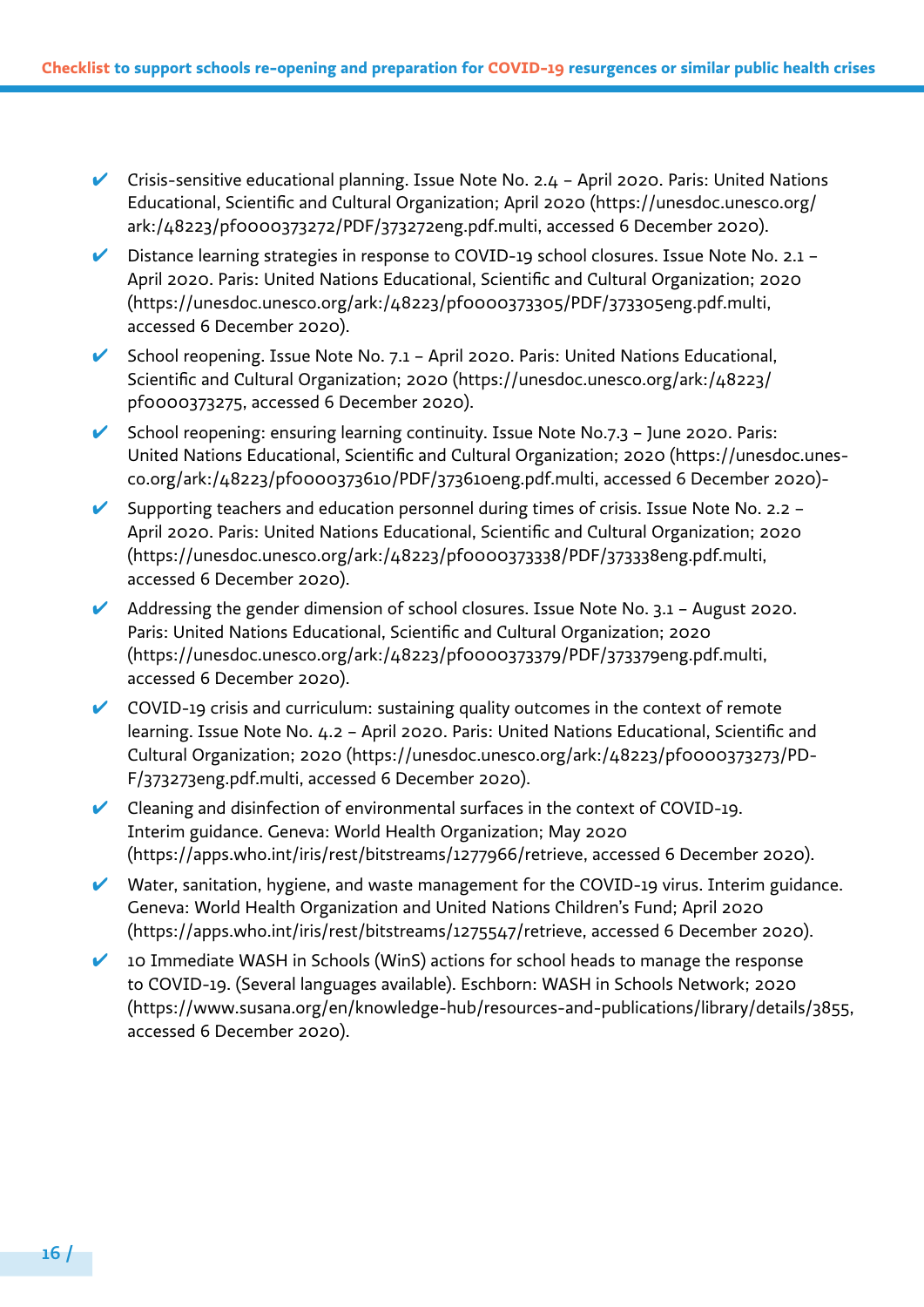

- ✔ COVID-19 Emergency Preparedness and Response: WASH and infection prevention and control measures in schools. New York (NY): United Nations Children's Fund; March 2020 ([https://www.unicef.org/media/66356/file/WASH-COVID-19-infection-prevention-and-con](https://www.unicef.org/media/66356/file/WASH-COVID-19-infection-prevention-and-control-in-schools-20)[trol-in-schools-2020.pdf](https://www.unicef.org/media/66356/file/WASH-COVID-19-infection-prevention-and-control-in-schools-20), accessed 6 December 2020).
- Mitigating the effects of the COVID-19 pandemic on food and nutrition of schoolchildren. Interim Guidance Note. Rome and New York (NY): World Food Programme, Food and Agriculture Organization of the United Nations, United Nations Children's Fund (<http://www.fao.org/3/ca8434en/CA8434EN.pdf>, accessed 6 December 2020).
- Immunization in the context of COVID-19 pandemic. Frequently Asked Questions (FAQ). Geneva and New York (NY): World Health Organization and United Nations Children's Fund; April 2020 [\(https://apps.who.int/iris/bitstream/handle/10665/331818/WHO-2019-nCoV-im](https://apps.who.int/iris/bitstream/handle/10665/331818/WHO-2019-nCoV-immunization_services-FAQ-2020)[munization\\_services-FAQ-2020.1-eng.pdf](https://apps.who.int/iris/bitstream/handle/10665/331818/WHO-2019-nCoV-immunization_services-FAQ-2020), accessed 6 December 2020).
- Social service workforce safety and wellness during the COVID-19 response: recommended actions. New York (NY): United Nations Children's Fund/Alliance for Child Protection in Humanitarian Action; 2020 ([https://alliancecpha.org/en/system/tdf/library/attachments/ssw\\_](https://alliancecpha.org/en/system/tdf/library/attachments/ssw_tn_low_res.pdf?file=1&type=node&id=37) [tn\\_low\\_res.pdf?file=1&type=node&id=37965,](https://alliancecpha.org/en/system/tdf/library/attachments/ssw_tn_low_res.pdf?file=1&type=node&id=37) accessed 6 December 2020).
- ✔ COVID-19: Protecting children from violence, abuse and neglect in the home, Version 1. Alliance for Child Protection in Humanitarian Action, End Violence Against Children, UNICEF, WHO, 2020. ([https://www.unicef.org/media/68711/file/COVID-19-Protecting-children-from](https://www.unicef.org/media/68711/file/COVID-19-Protecting-children-from-violence-abuse-and-neglect)[violence-abuse-and-neglect-in-home-2020.pdf](https://www.unicef.org/media/68711/file/COVID-19-Protecting-children-from-violence-abuse-and-neglect), accessed 6 December 2020).
- Safe to learn during COVID-19. Recommendations to prevent and respond to violence against children in all learning environments. New York (NY): United Nations Children's Fund; May 2020 ([https://www.unicef.org/sites/default/files/2020-05/STL-COVID-19-Response-](https://www.unicef.org/sites/default/files/2020-05/STL-COVID-19-Response-Key-Messages.pdf)[Key-Messages.pdf,](https://www.unicef.org/sites/default/files/2020-05/STL-COVID-19-Response-Key-Messages.pdf) accessed 6 December 2020).